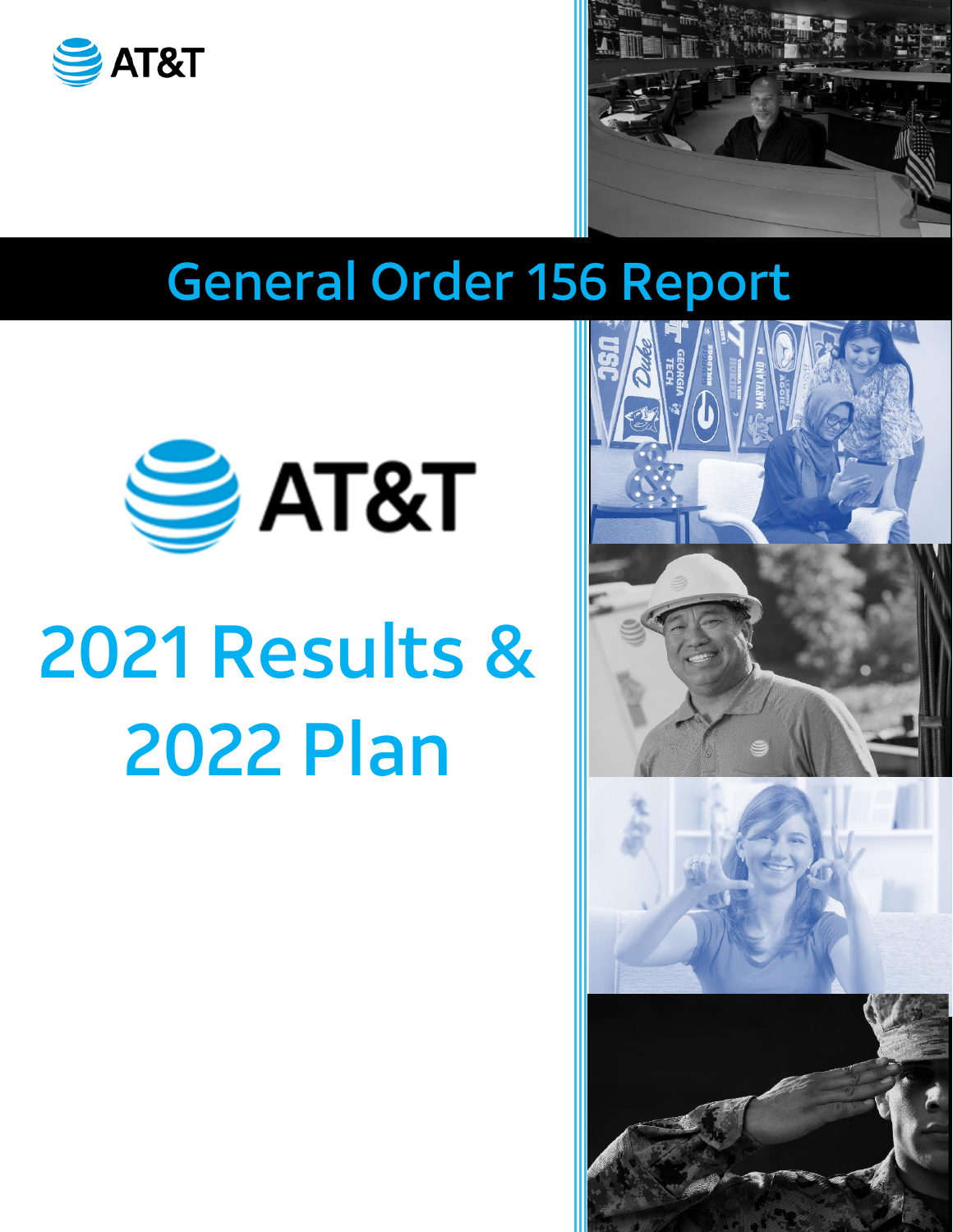

#### TABLE OF CONTENTS

| 9.1.5 Description of Prime Contractor Utilization of WMDVLGBTBE Subcontractors 21  |
|------------------------------------------------------------------------------------|
|                                                                                    |
| 9.1.7 Description of Efforts to Recruit WMDVLGBTBE Suppliers in Low Utilization    |
|                                                                                    |
|                                                                                    |
|                                                                                    |
|                                                                                    |
|                                                                                    |
| 10.1.2 Description of WMDVLGBTBE Planned Program Activities for the Next Calendar  |
|                                                                                    |
| 10.1.3 Plans for Recruiting WMDVLGBTBE Suppliers in Low Utilization Areas<br>.26   |
| 10.1.4 Plans for Recruiting WMDVLGBTBE Suppliers Where Unavailable26               |
| 10.1.5 Plans for Encouraging Prime Contractors to Subcontract WMDVLGBTBE Suppliers |
| 10.1.6 Plans for Complying with WMDVLGBTBE Program Guidelines27                    |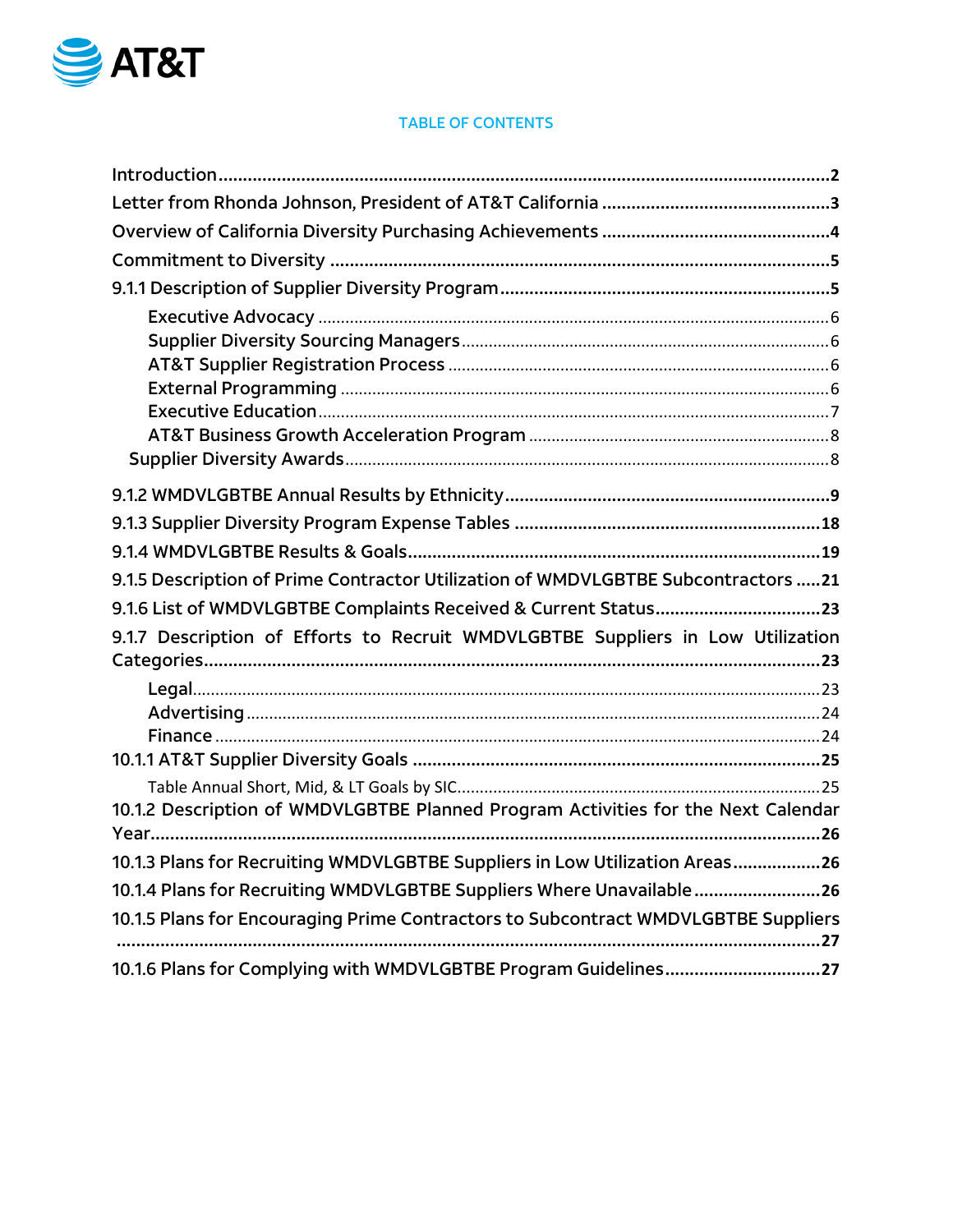# <span id="page-2-0"></span>**Introduction**

In accordance with California Public Utilities Commission (CPUC) General Order 156, AT&T submits this report on goods and services procured from certified Supplier Clearinghouse minority, women, service-disabled veteran, and lesbian, gay bisexual and transgender businesses (M/W/DV/LGBTBE) in 2021. AT&T's Supplier Diversity organization, operating within AT&T's Global Supply Chain, provides programming oversight for AT&T and its subsidiaries. Results documented in this report include AT&T California (U 1001 C), AT&T Corp. (U 5002 C), AT&T Long Distance (U 5800 C), and the collective wireless companies AT&T Mobility Wireless Operations Holdings Inc. (U 3021 C), New Cingular Wireless PCS, LLC (U 3060 C), and Santa Barbara Cellular Systems, Ltd. (U 3015 C), doing business as AT&T Mobility. Except where specified, these affiliates are collectively referred to as "AT&T."

This report showcases 2021 key activities within our organization and procurement achievements from certified Supplier Clearinghouse M/W/DV/LGBTBE. The report also includes 2022 program objectives and purchasing goals.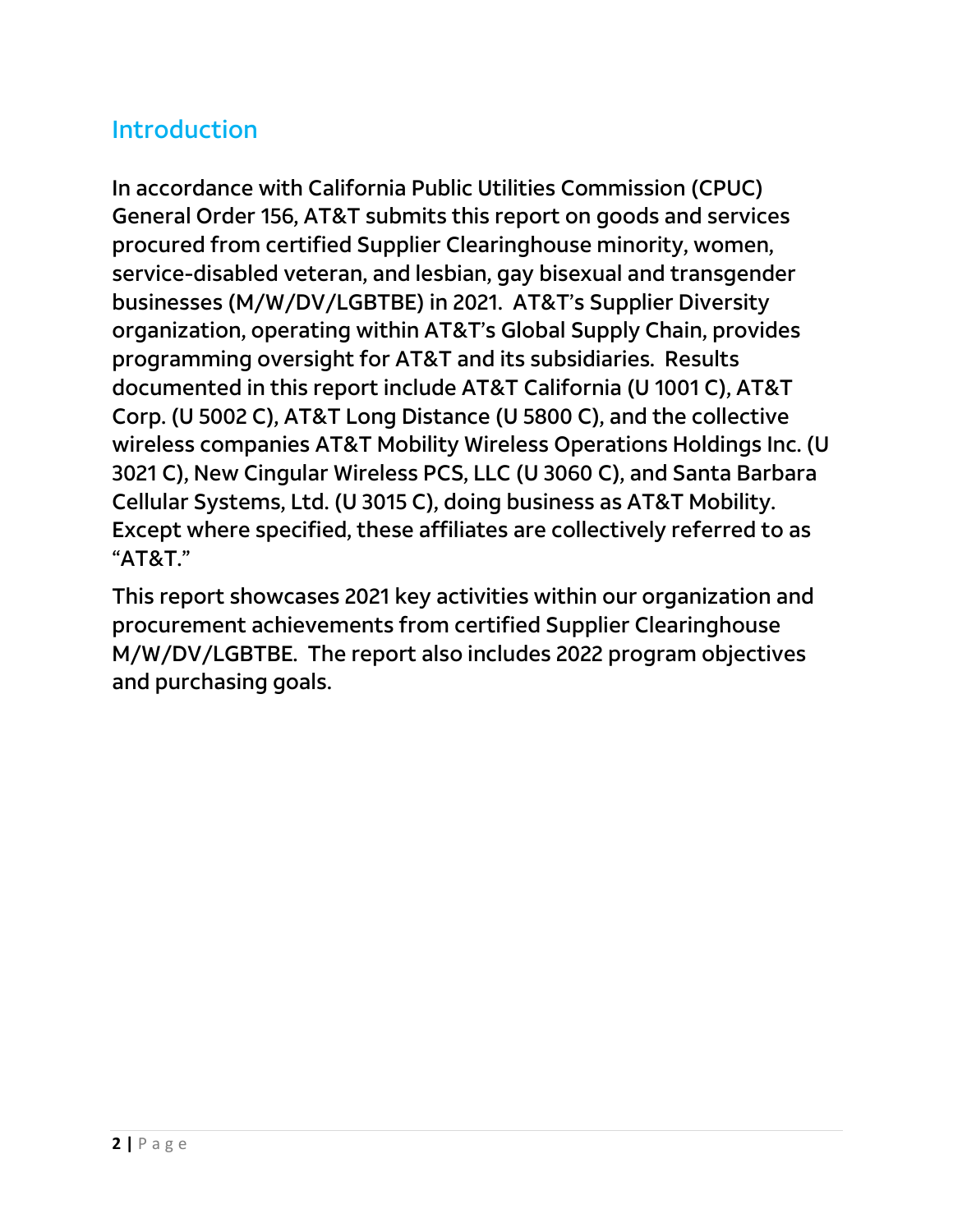

# <span id="page-3-0"></span>Letter from Rhonda Johnson, President of AT&T California



As AT&T rises to meet the challenges brought on by the pandemic, our top priority continues to be the safety and wellbeing of our employees, customers, and the communities we serve. We are committed to meeting California's connectivity needs by providing access, support, and solutions through communications technology. Although we have been adapting over the past year to our new reality, our dedication to assisting our customers and supporting our communities will never waver.

I am pleased to share that in 2021 AT&T's diversity spend in California exceeded \$1.6 billion with diverse business enterprises. As detailed in our report, Direct (Tier-1) spend with diverse suppliers increased year-over-year by \$12 million while Sub-contracting (Tier-2) spend declined by \$2 million. AT&T's combined supplier diversity percent was 20.5%. Even in the face of the unprecedented challenges during 2020 and 2021, AT&T continues to invest in California's minority, women, service-disabled veterans, and LGBT-owned businesses.

We are proud to be one of the first corporations in the U.S. to have a supplier diversity program. Since 1968, AT&T has been a longstanding leader in supplier diversity by identifying and promoting diverse businesses with a total of \$214 billion in spend with diverse suppliers over the past 53 years of the Supplier Diversity program.

A resilient supply chain is mission-critical to supporting our business operations, and Supplier Diversity has long been an essential component of our identity. Our supply chain process embraces the AT&T culture of ensuring that diversity and inclusion are top-of-mind in all our corporate endeavors, including supplier selection.

As we emerge from the pandemic and AT&T invests in new technologies critical to keeping California connected, we will continue making targeted efforts to ensure that diverse businesses are part of that transformation*.*

Sincerely,

Phonda J. Johann

Rhonda Johnson President of AT&T California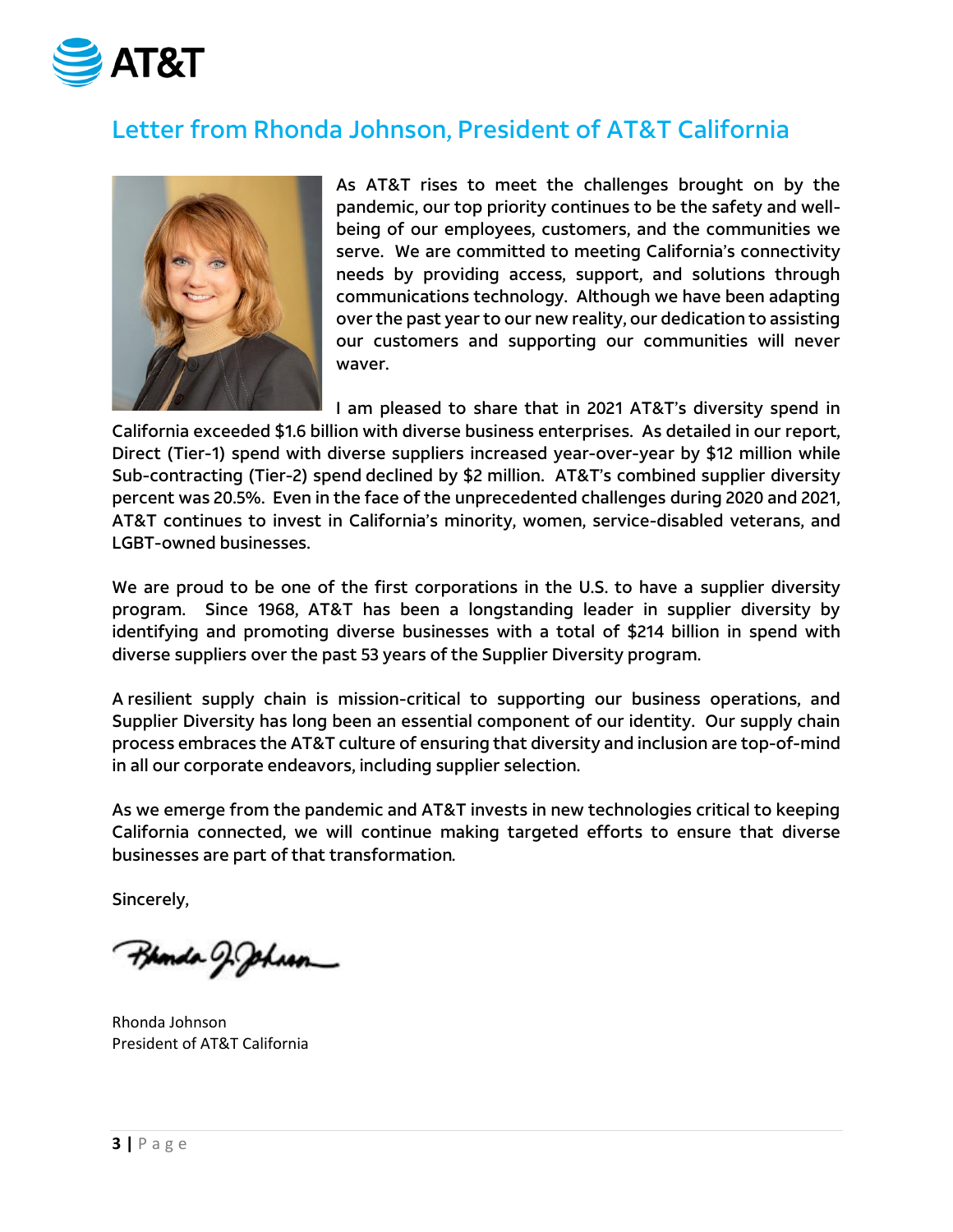

# <span id="page-4-0"></span>Overview of California Diversity Purchasing Achievements

|                                                                                                           | <b>AT&amp;T Annual CPUC Filling</b><br>2021 |                                   |                     |
|-----------------------------------------------------------------------------------------------------------|---------------------------------------------|-----------------------------------|---------------------|
| <b>AT&amp;T</b>                                                                                           | 2021<br>Total Spend \$                      | Supplier<br>Diversity<br>Spend \$ | 2021<br>Diversity % |
| <b>AT&amp;T California</b>                                                                                | \$2,067,322,139                             | \$491,217,481                     | 23.8%               |
| <b>AT&amp;T Mobility</b>                                                                                  | \$5,095,123,045                             | \$975,137,953                     | 19.1%               |
| <b>AT&amp;T</b> Corp                                                                                      | \$722,429,886                               | \$146,483,720                     | 20.3%               |
| <b>AT&amp;T Long Distance</b>                                                                             | \$48,515,584                                | \$10,931,520                      | 22.5%               |
| <b>AT&amp;T (Combined Companies)</b>                                                                      | \$7,933,390,653                             | \$1,623,770,674                   | 20.5%               |
| Note: AT&T Communications subsidiary includes spend for AT&T Teleport, a registered AT&T company in<br>CA |                                             |                                   |                     |

AT&T's combined diversity spend totaled \$1.6 billion for 2021 and a \$10 million increase compared to 2020 results. Direct (Tier-1) spend with diverse suppliers decreased year over year by \$12.4 million while sub-contracting (Tier-2) spend decreased only by \$2.1 million. The overall AT&T supplier diversity spend percentage was 20.5%, which is below goal and represents a decrease over previous year results of 21.1%. This decline in supplier diversity percentage was driven by an increase in overall spend base.

At the subsidiary level, GO 156‐reporting companies AT&T California and AT&T Long Distance exceeded the 21.5% goal. AT&T Mobility supplier diversity spend improved by \$23 million in 2021, but supplier diversity percentage declined to 19.1% because of a \$240 million increase in overall spend associated with wireless devices. As reported in previous fillings, diversity performance in AT&T Mobility results are greatly impacted by purchases of wireless devices. These devices are designed, developed, and manufactured outside of the United States and have controlled, limited, and very non‐diverse distribution channels that are out of AT&T's control.

Furthermore, two of our prominent minority suppliers are certified under the National Minority Supplier Development Council (NMSDC) Growth Initiative, but do not qualify for CPUC certification. The Growth Initiative allows NMSDC-certified MBEs with the potential for substantial growth to access equity capital from institutional investors while retaining their minority status through management and control of their business enterprise. To facilitate significant capital investment from non-minority partners, the Growth Initiative creates a new certification category – minoritycontrolled firms. Our California spend with these two suppliers reached \$116 million and inclusion of these results would have led AT&T to report a supplier diversity of 22%, thus exceeding its CPUC goal.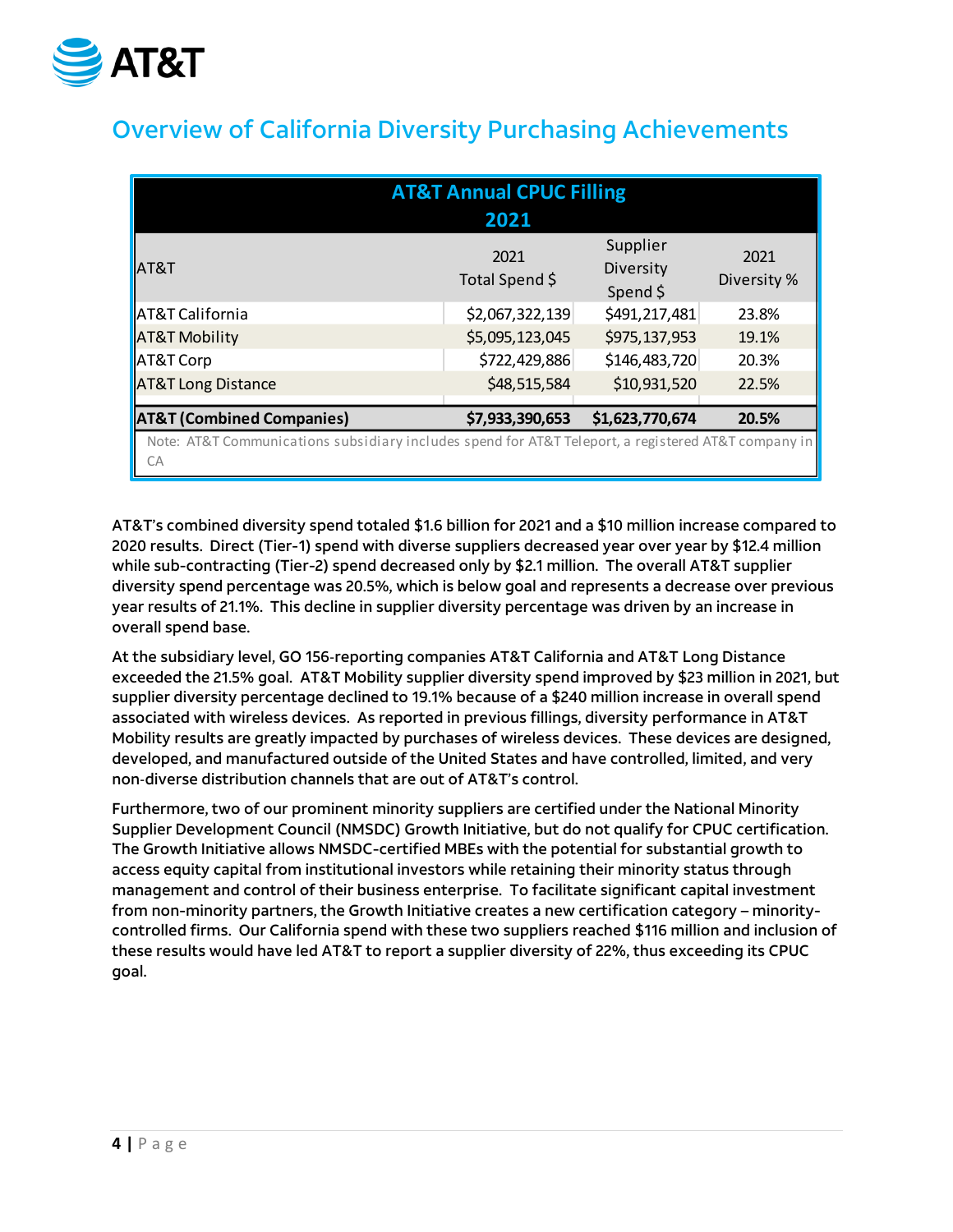

### <span id="page-5-0"></span>Commitment to Diversity

At AT&T, inclusion is how we unleash the power of diversity, and equity leads to equality for all. We strive each day to foster a sense of belonging and empowerment in our workplace, create relevant marketing for our customers, listen before engaging in our communities, and work as a team alongside our diverse suppliers. We innovate with the community in mind and focus our Diversity, Equity & Inclusion practices on five pillars: our employees, our communities, our customers, our content, and our suppliers.

AT&T has been a longstanding leader in supplier diversity by identifying and promoting diverse businesses for contract opportunities. AT&T's culture drives our mission of promoting diverse supplier inclusion in our businesses and Supply Chain while expanding opportunities. In 2021, AT&T executed plans to achieve spend goals for M/W/DV/LGBTBE community through the following activities:

- $\circ$  Connected with diverse businesses through virtual platforms and events
- $\circ$  Promoted contracting opportunities through sponsored external constituency groups
- $\circ$  Recommended M/W/DV/LGBT business enterprises for corporate contracts through RFPs
- $\circ$  Monitored, measured, and communicated with Prime Suppliers for greater engagement
- $\circ$  Strengthened internal relationships with business units and supply chain leaders
- o Promoted executive engagement with diverse businesses
- o Reorganized roles and responsibilities on the Supplier Diversity team to provide expanded commodity coverage
- $\circ$  Tracked key supplier metrics in workforce diversity and inclusion and diverse job creation.

AT&T's engagement strategy helped facilitate \$1.6B in direct and in-direct contracts to certified Supplier Clearinghouse diverse businesses in California. This report provides a description of key initiatives executed last year to expand opportunities for diverse businesses.

### <span id="page-5-1"></span>9.1.1 Description of Supplier Diversity Program

Our Supplier Diversity program seeks to make meaningful and measurable contributions to the economic growth of diverse companies and communities. Through our program, we aim to stimulate job growth and be a catalyst to encourage diverse business development.

Minority, Women, Disabled Veteran and LGBT owned suppliers bring value to AT&T by providing innovative and cost-effective solutions. These solutions help deliver world-class products and services to our customers. As a component of our efforts, we have established a California Supplier Diversity Annual Plan. The plan's goal is 21.54% for California Supplier Clearinghouse certified diverse vendors – 15% with minority businesses, 5% with women businesses, 1.5% with disabled veteran businesses, and .04% with lesbian, gay, bisexual and transgender businesses.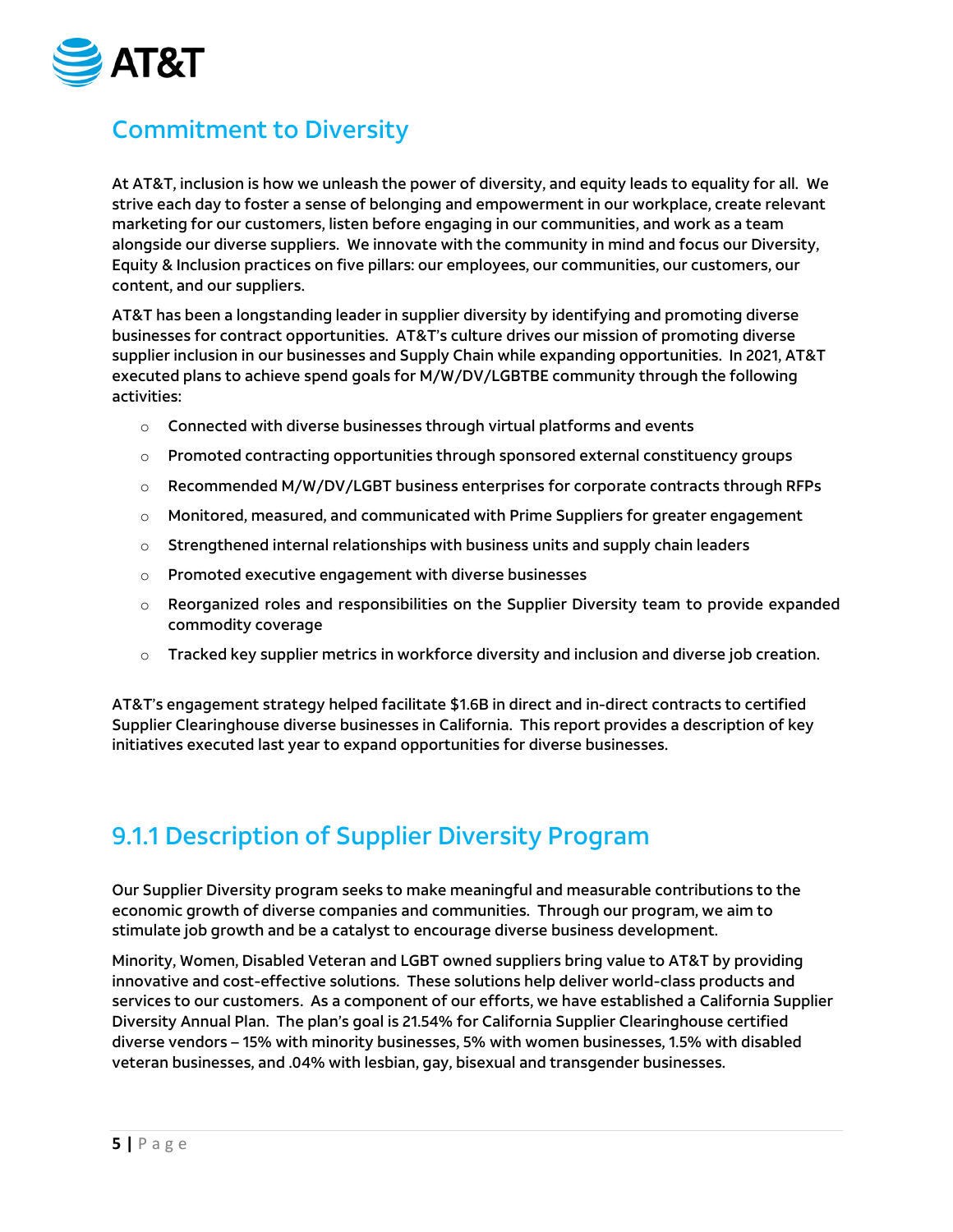

#### <span id="page-6-0"></span>Executive Advocacy

AT&T executives play an essential role in Supplier Diversity's success. We believe our success begins at the top. Our CEO, John Stankey, issued the following statement "Through our Supplier Diversity program, we aim to make meaningful contributions to the economic growth of diverse companies and communities. We value the innovation and fresh ideas that diverse businesses bring to the table, and we're committed to providing resources that can help drive their development and success."

This commitment is embraced by supplier diversity leadership, senior-level managers, and business unit leaders who drive our business opportunities. Our leaders underscore their commitment by conducting meetings with suppliers and discussing AT&T business direction and opportunities, which provides invaluable access to diverse businesses at higher levels of our company. Supply Chain professionals collaborate with the Supplier Diversity team and strive to include certified diverse firms in each sector of our supply chain. This group of professionals provides quarterly executive dashboard reports to senior leadership keeping them accountable and informed about our Supplier Diversity metrics and overall spend results.

#### <span id="page-6-1"></span>Supplier Diversity Sourcing Managers

AT&T's Supplier Diversity Program places significant emphasis on supplier advocacy efforts. Our Senior Supplier Diversity Sourcing Managers are aligned to support specific category areas and the sourcing team is responsible for managing a commodity category throughout the procurement process. Supplier Diversity managers also have the responsibility to work with AT&T business units that utilize the services and products within each category. This approach has allowed collaboration with key business partners, enabling our team to advocate for diverse vendors effectively.

Senior Supplier Diversity Sourcing Managers actively engage with the procurement teams in the evaluation and decision-making process to increase diverse utilization during contract awards. We have implemented quarterly review sessions with AT&T leadership to highlight diverse spend results.

#### <span id="page-6-2"></span>AT&T Supplier Registration Process

AT&T Supplier Diversity has established a process to respond to all new diverse supplier registrations upon completing registration. All new submitted registrations into our supplier portal at [www.attsuppliers.com](http://www.attsuppliers.com/) are reviewed and forwarded to the appropriate Supplier Diversity Advocate for screening. This process enables our team to respond to diverse suppliers appropriately and timely when registered in our database. In 2021, the supplier diversity team received over 900 registrations, of which 18% were from California diverse businesses: Female (75), Hispanic Owned (45), Asian Owned (36), Black Owned (16), Native American Owned (5), Other/Multi-Ethnic (27), DVBE (11), and LGBTQ+ (8).

#### <span id="page-6-3"></span>External Programming

Early in 2020, the COVID-19 pandemic required our team to make programming adjustments to determine how to support external organizations fiscally and operationally. While AT&T curtailed most corporate travel through end of 2021, support for events continued with advocacy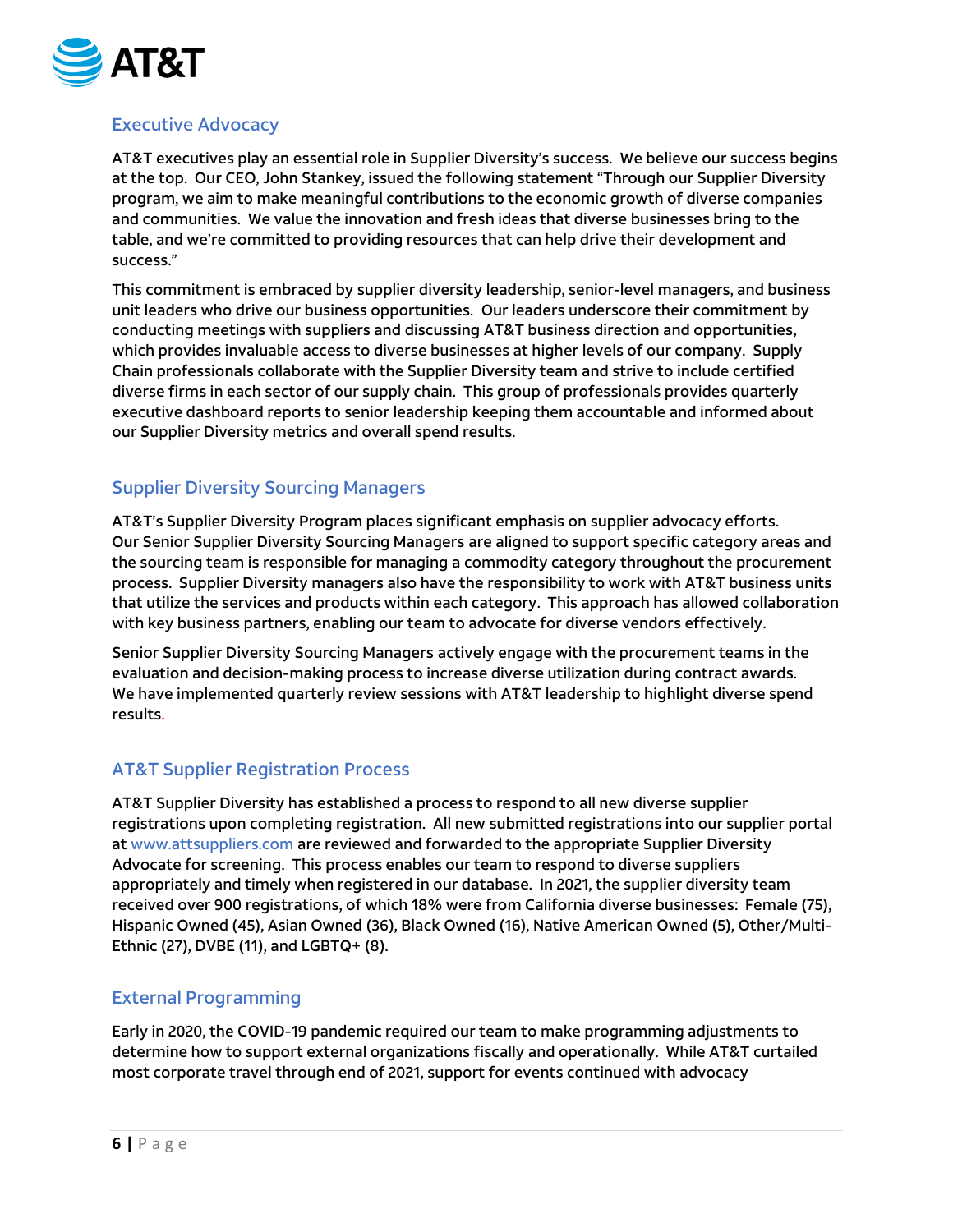

organizations in virtual settings, enabling the team to participate in variety of different forums to connect with diverse businesses across the nation.

Diverse business conferences experienced a decline compared to previous years; however, over 50% of AT&T's event engagements were conducted in California to connect with local minority organizations. Listed below is a snapshot of the top 2021 matchmakers and conferences supported by AT&T Supplier Diversity:

- o SCMSDC Leadership Excellence Awards
- o Veterans in Business Network National Conference
- o B3 Conference & Expo
- o CPUC Matchmaking Event 2021
- o Empower U Women in Business Live Webinar Series
- o Western Region Minority Supplier Development Council (WRMSDC) Awards/Matchmaker
- o WRMSDC Celebration & Fundraiser -
- o WRMSDC Construction Day Matchmaker
- o WRMSDC Expo (matchmaker)
- o Join Utilities meetings and CPUC En Banc

#### <span id="page-7-0"></span>Executive Education

AT&T proudly offers executive-level scholarships to support and sponsor diverse businesses to thrive and prosper in today's economy. As part of our commitment to making meaningful and measurable contributions, scholarships are offered to CEOs of certified diverse-owned businesses for the following programs

Tuck Executive Education Programs at Dartmouth College - Hanover, New Hampshire

Sessions cover growth strategy and strategy implementation to achieve profitable expansion. Units on finance essentials, including business valuation and sources of capital, deliver the insights needed to develop strong financial footing, while discussion of lean operations offers insights about reducing costs while maintaining quality. The program also considers strategic alliances, acquisition strategy, and innovation. The program welcomes owners of diverse business enterprises who have five to ten years of ownership management experience and corporate sales of \$400,000 or more.

#### WBENC – WeTHRIVE

The WeTHRIVE executive education program is designed to support and position woman owned businesses for future growth and success. During the 8-week program, WBEs will attend virtual learning sessions across five disciplines (Leadership & Communication, Financial Management, Business Strategy, Operations & Human Resources, and Marketing & Sales). WeTHRIVE participants are assigned one of three course tracks based on a personal and business assessment completed in their application – SURVIVE (\$1M), GROW (\$1M+), or THRIVE (\$5M+).

Kellogg School of Management at Northwestern University – Evanston, Illinois. Advanced Management Education Program (AMEP) - NMSDC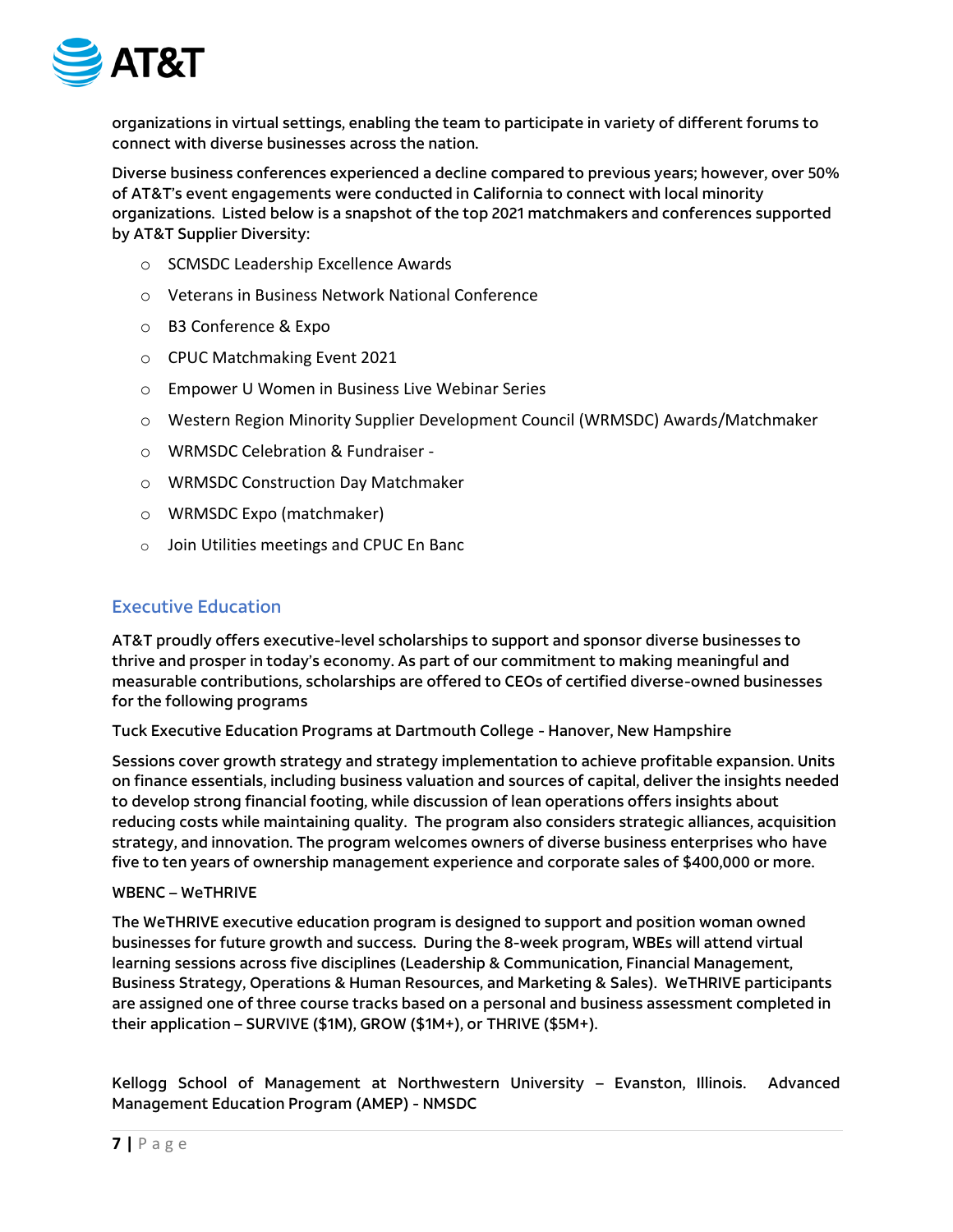

A custom executive education program created by NMSDC in partnership with the Kellogg School of Management at Northwestern University to provide certified, established, expansion-oriented MBEs with the skills and tools needed to achieve and sustain accelerated growth. NMSDC corporate members recommend high-potential MBEs with sales greater than \$5 million in manufacturing and distribution and at least \$3 million for service and be at least 3 years in business to participate in the four-day program. Through this interactive curriculum and team-based study, MBEs learn growth strategies specifically to build capacity and sustainability for the future. The program includes most meals and accommodations.

#### <span id="page-8-0"></span>AT&T Business Growth Acceleration Program

AT&T Supplier Diversity proudly sponsors a signature diverse supplier mentoring program, the Business Growth Acceleration Program (BGAP), an initiative to help diverse-owned businesses thrive in today's market. This educational program mentors a select group of business leaders toward improving their business operations and enhancing their abilities to win corporate contracts. The practical, hands-on learning approach enables each participant to immediately apply concepts learned to their individual business challenges.

Sponsorships are offered to qualified business leaders who are certified as a diverse supplier with an AT&T-recognized certification agency, and who have at least 3 years of ownership experience and annual revenue of \$1 million or more. The 5-month program is comprised of group sessions conducted online and in person. At the conclusion of the program, CEOs will have the opportunity to present a business pitch to AT&T leaders. Additionally, AT&T provides on-going mentoring to diverse suppliers. Participants have access to mentors consisting of AT&T senior leaders and Supply Chain Managers, business executives, industry experts, and supplier diversity leaders.

In 2021, AT&T successfully continued the BGAP and sponsored diverse business owners to attend our national mentorship and education program, **20%** from California.

# <span id="page-8-1"></span>Supplier Diversity Awards

AT&T was proud to be recognized for its Supplier Diversity program at the national, regional, and local levels. These awards represent the commitment of our leadership and the hard work of our employees and Supplier Diversity team. 2021 Awards and Recognition:

- o Diversity Inc: Ranked #4 Top Corporations Supplier Diversity
- $\circ$  Corporation of the Year by Georgia Minority Supplier Development Council
- $\circ$  Corporation of the Year by Florida State Minority Supplier Development Council
- $\circ$  Corporation of the Year by Dallas Fort Worth Minority Development Council
- o Top Corporation for Women Businesses by Women's Business Enterprise National Council
- $\circ$  Top Corporation for Women Owned Businesses by Georgia Women's Business Council
- o Buy Those That Buy Us Award by Dallas Fort Worth Minority Development Council
- o COVID-19 Responder Award by New Jersey Board of Public Utilities Supplier Diversity Development Council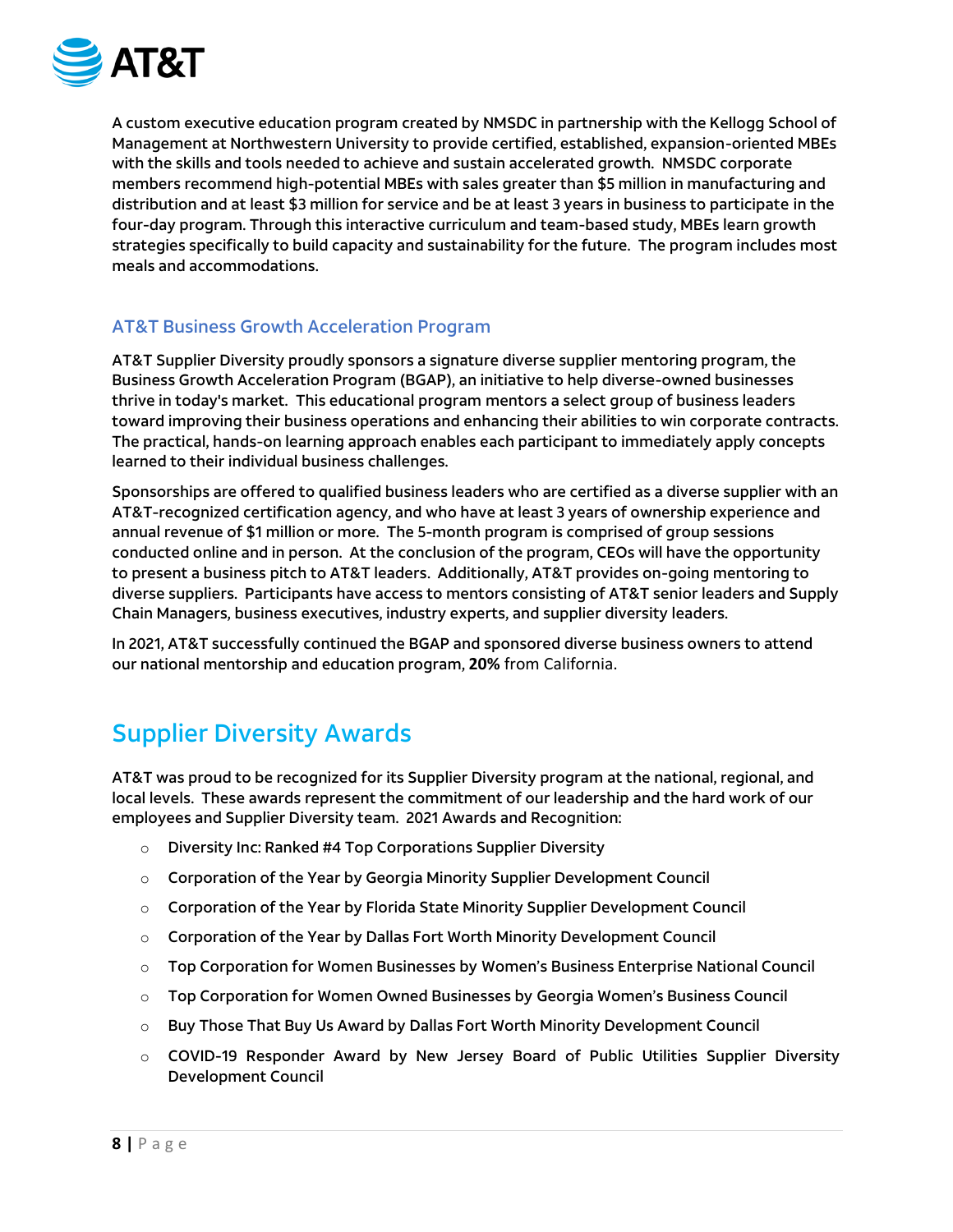

# <span id="page-9-0"></span>9.1.2 WMDVLGBTBE Annual Results by Ethnicity

2021 AT&T Combined Companies Summary of Diverse Supplier Purchase Table

|                | <b>AT&amp;T (Combined</b><br><b>Companies)</b> |                                                                                                                                                                                                                                                                                             | 2021            |               |                 |               |  |  |  |
|----------------|------------------------------------------------|---------------------------------------------------------------------------------------------------------------------------------------------------------------------------------------------------------------------------------------------------------------------------------------------|-----------------|---------------|-----------------|---------------|--|--|--|
|                |                                                | <b>WMDVLGBTBE Annual Results by Ethnicity</b>                                                                                                                                                                                                                                               |                 |               |                 |               |  |  |  |
|                |                                                |                                                                                                                                                                                                                                                                                             |                 |               |                 |               |  |  |  |
|                |                                                |                                                                                                                                                                                                                                                                                             |                 | 2021          |                 |               |  |  |  |
|                |                                                |                                                                                                                                                                                                                                                                                             | <b>Direct</b>   | Sub           | <b>Total \$</b> | $\frac{9}{6}$ |  |  |  |
| $\mathbf{1}$   |                                                | Asian Pacific American                                                                                                                                                                                                                                                                      | \$73,095,746    | \$66,033,556  | \$139,129,301   | 1.75%         |  |  |  |
| $\mathbf{2}$   |                                                | African American                                                                                                                                                                                                                                                                            | \$493,254,773   | \$47,790,303  | \$541,045,076   | 6.82%         |  |  |  |
| 3              |                                                | Hispanic American                                                                                                                                                                                                                                                                           | \$191,829,182   | \$75,823,624  | \$267,652,806   | 3.37%         |  |  |  |
| $\overline{4}$ | <b>Minority Male</b>                           | Native American                                                                                                                                                                                                                                                                             | \$1,293,022     | \$3,113,287   | \$4,406,309     | 0.06%         |  |  |  |
| 5              |                                                | Multi-Ethnic American                                                                                                                                                                                                                                                                       | \$0             | \$22,107,388  | \$22,107,388    | 0.28%         |  |  |  |
| 6              |                                                | <b>Total Minority Male</b>                                                                                                                                                                                                                                                                  | \$759,472,723   | \$214,868,158 | \$974,340,881   | 12.28%        |  |  |  |
| $\overline{7}$ |                                                | Asian Pacific American                                                                                                                                                                                                                                                                      | \$28,434,668    | \$1,142,519   | \$29,577,186    | 0.37%         |  |  |  |
| 8              |                                                | African American                                                                                                                                                                                                                                                                            | \$334,745       | \$0           | \$334,745       | 0.00%         |  |  |  |
| 9              |                                                | Hispanic American                                                                                                                                                                                                                                                                           | \$28,939,506    | \$1,113,771   | \$30,053,277    | 0.38%         |  |  |  |
| 10             | <b>Minority Female</b>                         | Native American                                                                                                                                                                                                                                                                             | \$28,057        | \$14,227      |                 | 0.00%         |  |  |  |
| 11             |                                                | Multi-Ethnic American                                                                                                                                                                                                                                                                       | \$0             | \$0           | \$0             | 0.00%         |  |  |  |
| 12             |                                                | <b>Total Minority Female</b>                                                                                                                                                                                                                                                                | \$57,736,975    | \$2,270,517   | \$60,007,492    | 0.76%         |  |  |  |
|                |                                                |                                                                                                                                                                                                                                                                                             |                 |               |                 |               |  |  |  |
| 13             |                                                | <b>Total Minority Business Enterprise (MBE)</b>                                                                                                                                                                                                                                             | \$817,209,698   | \$217,138,675 | \$1,034,348,373 | 13.04%        |  |  |  |
|                |                                                |                                                                                                                                                                                                                                                                                             |                 |               |                 |               |  |  |  |
| 14             |                                                | Women Business Enterprise (WBE)                                                                                                                                                                                                                                                             | \$418,868,181   | \$128,812,774 | \$547,680,955   | 6.90%         |  |  |  |
|                |                                                |                                                                                                                                                                                                                                                                                             |                 |               |                 |               |  |  |  |
|                |                                                | 15 Lesbian, Gay, Bisexual, Transgender Business Enterprise (LGBTBE                                                                                                                                                                                                                          | \$43,716        | \$278,939     | \$322,655       | 0.004%        |  |  |  |
|                |                                                |                                                                                                                                                                                                                                                                                             |                 |               |                 |               |  |  |  |
| 16             |                                                | Disabled Veteran Business Enterprise (DVBE)                                                                                                                                                                                                                                                 | \$28.949.769    | \$5.019.801   | \$33.969.570    | 0.43%         |  |  |  |
|                |                                                |                                                                                                                                                                                                                                                                                             |                 |               |                 |               |  |  |  |
| 17             |                                                | Other $8(a)^*$                                                                                                                                                                                                                                                                              | \$7,449,121     | \$0           | \$7,449,121     | 0.09%         |  |  |  |
|                |                                                |                                                                                                                                                                                                                                                                                             |                 |               |                 |               |  |  |  |
| 18             |                                                | \$1,623,770,674                                                                                                                                                                                                                                                                             | 20.47%          |               |                 |               |  |  |  |
|                |                                                | <b>TOTAL WMDVLGBTBE</b>                                                                                                                                                                                                                                                                     | \$1,272,520,484 | \$351,250,190 |                 |               |  |  |  |
|                | 17 Net Procurement**                           | \$7,933,390,653                                                                                                                                                                                                                                                                             |                 |               |                 |               |  |  |  |
|                |                                                | NOTE: * FIRMS CLASSIFIED AS 8(a) OF SMALL BUSINESS ADMINISTRATION INCLUDES NON-WMDVLGBTBE<br>** NET PROCUREM ENT INCLUDES PURCHASE ORDER, NON-PURCHASE ORDER, AND CREDIT CARD DOLLARS<br>Direct - DIRECT PROCUREMENT<br>Sub - SUBCONTRACTOR PROCUREMENT<br>%- PERCENTAGE OF NET PROCUREMENT |                 |               |                 |               |  |  |  |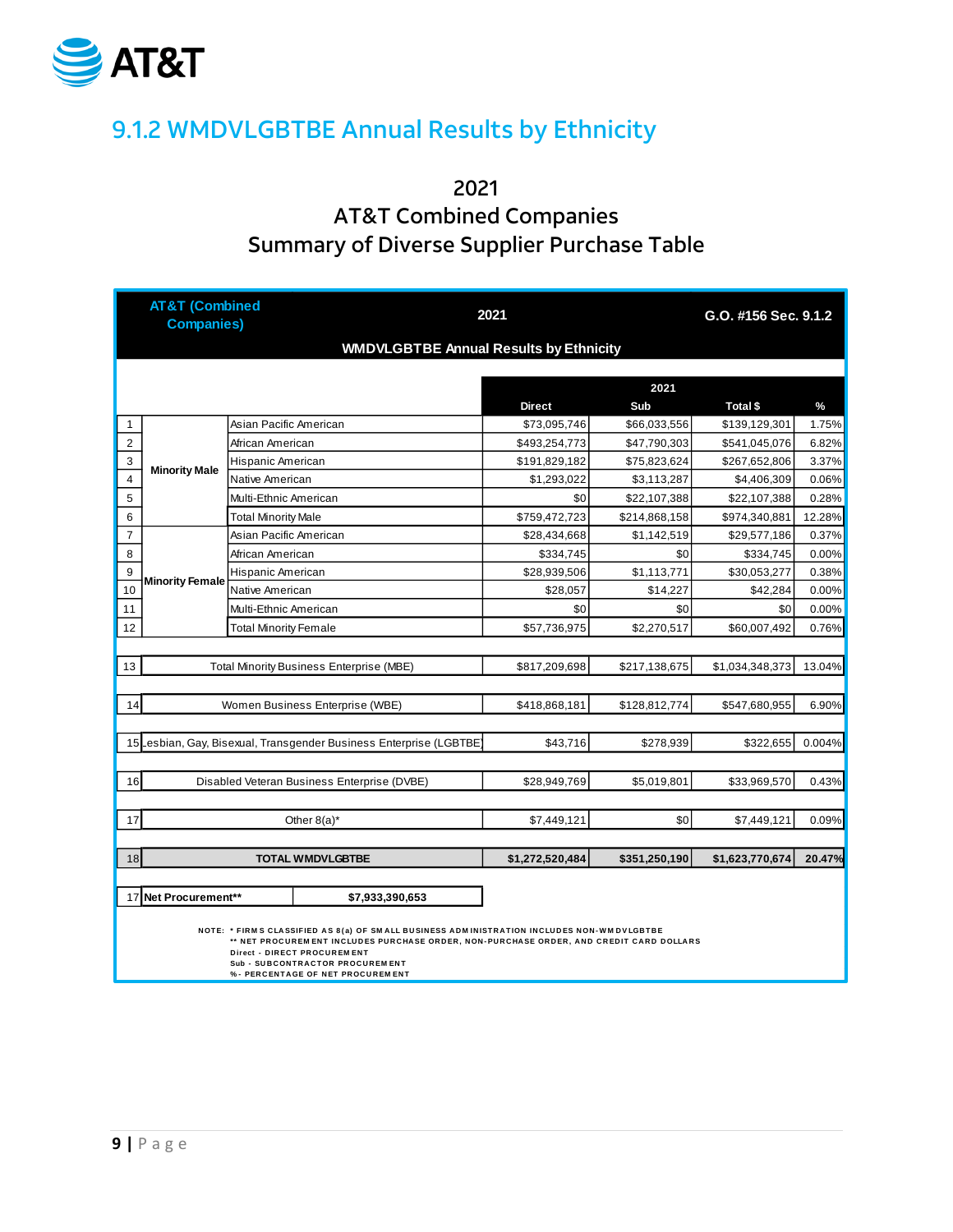

### 2021 AT&T California Summary of Diverse Supplier Purchase Table

|                | <b>AT&amp;T California</b> |                              |                                                                                                                                                                                                                                                                                                      | 2021          | G.O. #156 Sec. 9.1.2 |               |          |
|----------------|----------------------------|------------------------------|------------------------------------------------------------------------------------------------------------------------------------------------------------------------------------------------------------------------------------------------------------------------------------------------------|---------------|----------------------|---------------|----------|
|                |                            |                              | <b>WMDVLGBTBE Annual Results by Ethnicity</b>                                                                                                                                                                                                                                                        |               |                      |               |          |
|                |                            |                              |                                                                                                                                                                                                                                                                                                      |               |                      |               |          |
|                |                            |                              |                                                                                                                                                                                                                                                                                                      |               | 2021                 |               |          |
|                |                            |                              |                                                                                                                                                                                                                                                                                                      | <b>Direct</b> | Sub                  | Total \$      | %        |
| 1              |                            | Asian Pacific American       |                                                                                                                                                                                                                                                                                                      | \$29,397,180  | \$18,936,824         | \$48,334,004  | 2.34%    |
| $\overline{2}$ |                            | African American             |                                                                                                                                                                                                                                                                                                      | \$58,936,615  | \$13,705,101         | \$72,641,717  | 3.51%    |
| 3              | <b>Minority Male</b>       | Hispanic American            |                                                                                                                                                                                                                                                                                                      | \$54,196,189  | \$21,744,379         | \$75,940,568  | 3.67%    |
| $\overline{4}$ |                            | Native American              |                                                                                                                                                                                                                                                                                                      | \$884,754     | \$892,815            | \$1,777,569   | 0.09%    |
| 5              |                            | Multi-Ethnic American        |                                                                                                                                                                                                                                                                                                      | \$0           | \$6,339,863          | \$6,339,863   | 0.31%    |
| 6              |                            | <b>Total Minority Male</b>   |                                                                                                                                                                                                                                                                                                      | \$143,414,739 | \$61,618,983         | \$205,033,722 | 9.92%    |
| $\overline{7}$ |                            | Asian Pacific American       |                                                                                                                                                                                                                                                                                                      | \$15,204,955  | \$327,647            | \$15,532,602  | 0.75%    |
| 8              |                            | African American             |                                                                                                                                                                                                                                                                                                      | \$201,238     | \$0                  | \$201,238     | 0.01%    |
| 9              |                            | Hispanic American            |                                                                                                                                                                                                                                                                                                      | \$22,818,653  | \$319,403            | \$23,138,056  | 1.12%    |
| 10             | <b>Minority Female</b>     | Native American              |                                                                                                                                                                                                                                                                                                      | \$19,148      | \$4,080              | \$23,228      | 0.00%    |
| 11             |                            | Multi-Ethnic American        |                                                                                                                                                                                                                                                                                                      | \$0           | \$0                  | \$0           | $0.00\%$ |
| 12             |                            | <b>Total Minority Female</b> |                                                                                                                                                                                                                                                                                                      | \$38,243,995  | \$651,129            | \$38,895,124  | 1.88%    |
|                |                            |                              |                                                                                                                                                                                                                                                                                                      |               |                      |               |          |
| 13             |                            |                              | <b>Total Minority Business Enterprise (MBE)</b>                                                                                                                                                                                                                                                      | \$181,658,733 | \$62,270,113         | \$243,928,846 | 11.80%   |
|                |                            |                              |                                                                                                                                                                                                                                                                                                      |               |                      |               |          |
| 14             |                            |                              | Women Business Enterprise (WBE)                                                                                                                                                                                                                                                                      | \$175,350,335 | \$36,940,384         | \$212,290,719 | 10.27%   |
|                |                            |                              |                                                                                                                                                                                                                                                                                                      |               |                      |               |          |
|                |                            |                              | 15 Lesbian, Gay, Bisexual, Transgender Business Enterprise (LGBTBE)                                                                                                                                                                                                                                  | \$29,251      | \$79,993             | \$109,244     | 0.005%   |
|                |                            |                              |                                                                                                                                                                                                                                                                                                      |               |                      |               |          |
| 16             |                            |                              | Disabled Veteran Business Enterprise (DVBE)                                                                                                                                                                                                                                                          | \$26,618,951  | \$1,439,557          | \$28,058,508  | 1.36%    |
|                |                            |                              |                                                                                                                                                                                                                                                                                                      |               |                      |               |          |
| 17             |                            |                              | Other 8(a)*                                                                                                                                                                                                                                                                                          | \$6,830,165   | \$0                  | \$6,830,165   | 0.33%    |
|                |                            |                              |                                                                                                                                                                                                                                                                                                      |               |                      |               |          |
| 18             |                            |                              | <b>TOTAL WMDVLGBTBE</b>                                                                                                                                                                                                                                                                              | \$390,487,435 | \$100,730,047        | \$491,217,481 | 23.76%   |
|                |                            |                              |                                                                                                                                                                                                                                                                                                      |               |                      |               |          |
| 17             | Net Procurement**          |                              | \$2,067,322,139                                                                                                                                                                                                                                                                                      |               |                      |               |          |
|                |                            |                              | NOTE: * FIRM S CLASSIFIED AS 8(a) OF SMALL BUSINESS ADMINISTRATION INCLUDES NON-WM DVLGBTBE<br>** NET PROCUREMENT INCLUDES PURCHASE ORDER, NON-PURCHASE ORDER, AND CREDIT CARD DOLLARS<br><b>Direct - DIRECT PROCUREMENT</b><br>Sub - SUBCONTRACTOR PROCUREMENT<br>% - PERCENTAGE OF NET PROCUREMENT |               |                      |               |          |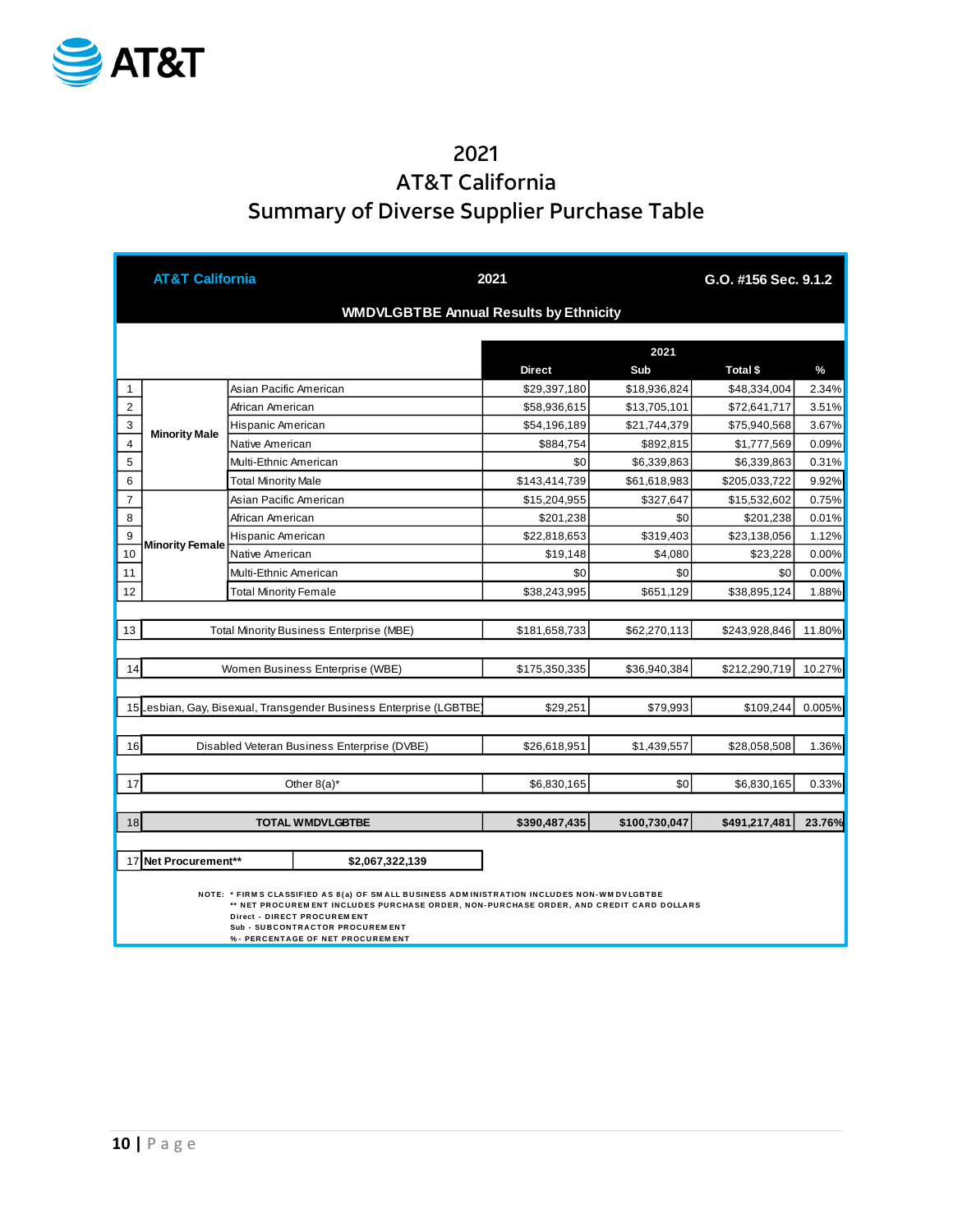

### 2021 AT&T Mobility Summary of Diverse Supplier Purchase Table

|                         | <b>AT&amp;T Mobility</b> |                            |                                                                                                                                                                                                                     | 2021          |               | G.O. #156 Sec. 9.1.2 |               |  |
|-------------------------|--------------------------|----------------------------|---------------------------------------------------------------------------------------------------------------------------------------------------------------------------------------------------------------------|---------------|---------------|----------------------|---------------|--|
|                         |                          |                            | <b>WMDVLGBTBE Annual Results by Ethnicity</b>                                                                                                                                                                       |               |               |                      |               |  |
|                         |                          |                            |                                                                                                                                                                                                                     |               |               |                      |               |  |
|                         |                          |                            |                                                                                                                                                                                                                     |               | 2021          |                      |               |  |
|                         |                          |                            |                                                                                                                                                                                                                     | <b>Direct</b> | Sub           | Total \$             | $\frac{9}{6}$ |  |
| $\mathbf{1}$            |                          | Asian Pacific American     |                                                                                                                                                                                                                     | \$26,438,927  | \$40,511,277  | \$66,950,203         | 1.31%         |  |
| $\overline{2}$          |                          | African American           |                                                                                                                                                                                                                     | \$391,898,107 | \$29,319,127  | \$421,217,233        | 8.27%         |  |
| 3                       |                          | Hispanic American          |                                                                                                                                                                                                                     | \$124,315,143 | \$46,517,438  | \$170,832,580        | 3.35%         |  |
| $\overline{\mathbf{4}}$ | <b>Minority Male</b>     | Native American            |                                                                                                                                                                                                                     | \$375,463     | \$1,909,987   | \$2,285,450          | 0.04%         |  |
| 5                       |                          | Multi-Ethnic American      |                                                                                                                                                                                                                     | \$0           | \$13,562,779  | \$13,562,779         | 0.27%         |  |
| 6                       |                          | <b>Total Minority Male</b> |                                                                                                                                                                                                                     | \$543,027,640 | \$131,820,606 | \$674,848,246        | 13.24%        |  |
| $\overline{7}$          |                          | Asian Pacific American     |                                                                                                                                                                                                                     | \$7,635,587   | \$700,930     | \$8,336,516          | 0.16%         |  |
| 8                       |                          | African American           |                                                                                                                                                                                                                     | \$76,582      | \$0           | \$76,582             | 0.00%         |  |
| 9                       |                          | Hispanic American          |                                                                                                                                                                                                                     | \$2,523,088   | \$683,293     | \$3,206,381          | 0.06%         |  |
| 10                      | <b>Minority Female</b>   | Native American            |                                                                                                                                                                                                                     | \$3,813       | \$8,728       | \$12,541             | 0.00%         |  |
| 11                      |                          | Multi-Ethnic American      |                                                                                                                                                                                                                     | \$0           | \$0           | \$0                  | 0.00%         |  |
| 12                      |                          | Total Minority Female      |                                                                                                                                                                                                                     | \$10,239,069  | \$1,392,952   | \$11,632,021         | 0.23%         |  |
|                         |                          |                            |                                                                                                                                                                                                                     |               |               |                      |               |  |
| 13                      |                          |                            | <b>Total Minority Business Enterprise (MBE)</b>                                                                                                                                                                     | \$553,266,709 | \$133,213,558 | \$686,480,267        | 13.47%        |  |
|                         |                          |                            |                                                                                                                                                                                                                     |               |               |                      |               |  |
| 14                      |                          |                            | Women Business Enterprise (WBE)                                                                                                                                                                                     | \$205,440,070 | \$79,026,032  | \$284,466,103        | 5.58%         |  |
|                         |                          |                            |                                                                                                                                                                                                                     |               |               |                      |               |  |
|                         |                          |                            | 15 Lesbian, Gay, Bisexual, Transgender Business Enterprise (LGBTBE                                                                                                                                                  | \$6,191       | \$171,128     | \$177,319            | 0.003%        |  |
|                         |                          |                            |                                                                                                                                                                                                                     |               |               |                      |               |  |
| 16                      |                          |                            | Disabled Veteran Business Enterprise (DVBE)                                                                                                                                                                         | \$866,431     | \$3,079,624   | \$3,946,056          | 0.08%         |  |
|                         |                          |                            |                                                                                                                                                                                                                     |               |               |                      |               |  |
| 17                      |                          |                            | Other $8(a)^*$                                                                                                                                                                                                      | \$68,209      | \$0           | \$68,209             | 0.001%        |  |
|                         |                          |                            |                                                                                                                                                                                                                     |               |               |                      |               |  |
| 18                      |                          |                            | <b>TOTAL WMDVLGBTBE</b>                                                                                                                                                                                             | \$759,647,610 | \$215,490,343 | \$975,137,953        | 19.14%        |  |
|                         |                          |                            |                                                                                                                                                                                                                     |               |               |                      |               |  |
| 17                      | Net Procurement**        |                            | \$5,095,123,045                                                                                                                                                                                                     |               |               |                      |               |  |
|                         |                          |                            |                                                                                                                                                                                                                     |               |               |                      |               |  |
|                         |                          |                            | NOTE: * FIRMS CLASSIFIED AS 8(a) OF SMALL BUSINESS ADMINISTRATION INCLUDES NON-WMDVLGBTBE<br>** NET PROCUREMENT INCLUDES PURCHASE ORDER, NON-PURCHASE ORDER, AND CREDIT CARD DOLLARS<br>Direct - DIRECT PROCUREMENT |               |               |                      |               |  |

Direct - DIRECT PROCUREMENT<br>Sub - SUBCONTRACTOR PROCUREMENT<br>% - PERCENTAGE OF NET PROCUREMENT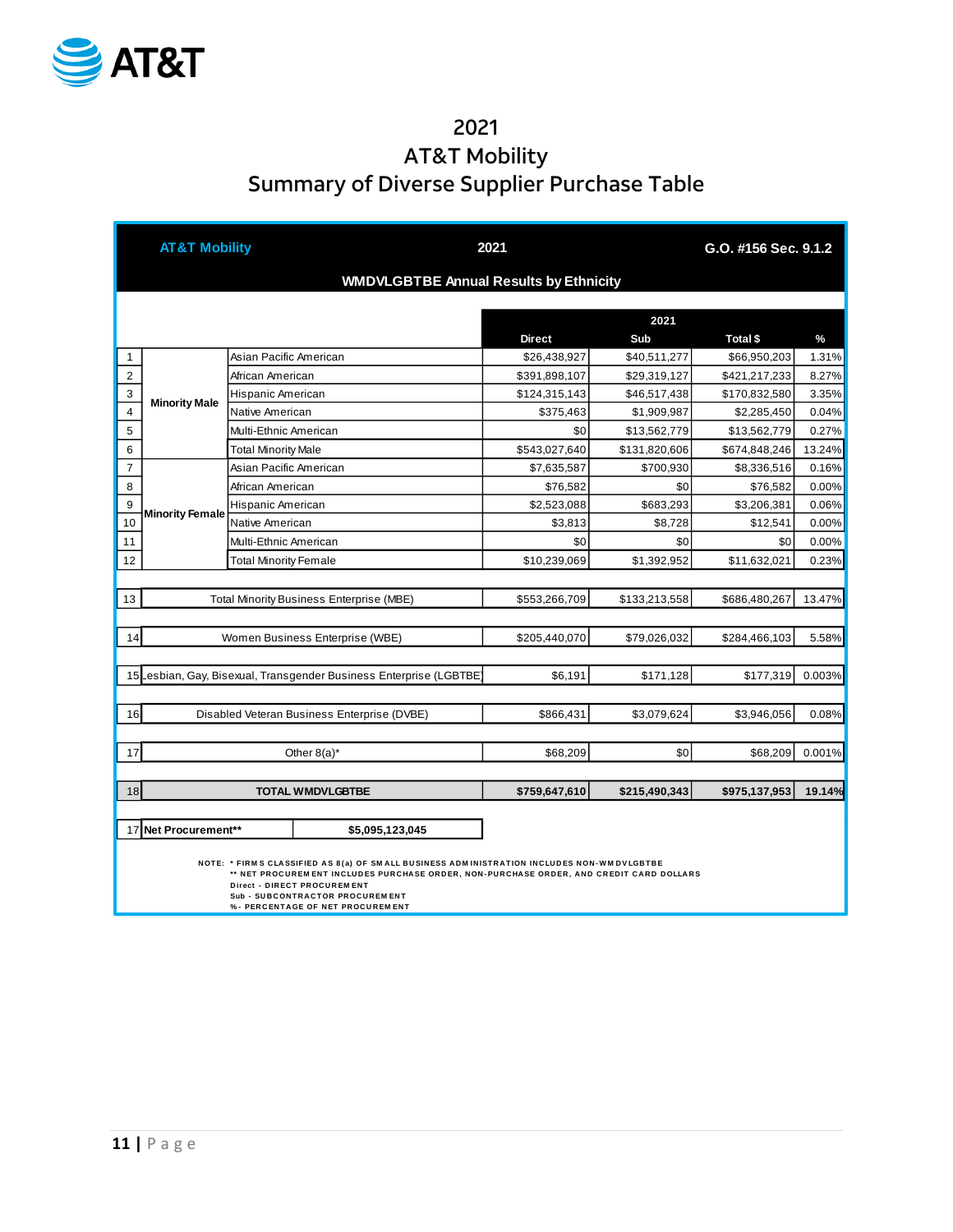

### 2021 AT&T Corp Summary of Diverse Supplier Purchase Table

|                | <b>AT&amp;T Corp</b>   |                              |                                                                                                                        | 2021          |              | G.O. #156 Sec. 9.1.2 |        |
|----------------|------------------------|------------------------------|------------------------------------------------------------------------------------------------------------------------|---------------|--------------|----------------------|--------|
|                |                        |                              | <b>WMDVLGBTBE Annual Results by Ethnicity</b>                                                                          |               |              |                      |        |
|                |                        |                              |                                                                                                                        |               |              |                      |        |
|                |                        |                              |                                                                                                                        |               | 2021         |                      |        |
|                |                        |                              |                                                                                                                        | <b>Direct</b> | Sub          | Total \$             | $\%$   |
| $\mathbf{1}$   |                        | Asian Pacific American       |                                                                                                                        | \$16,337,018  | \$6,015,305  | \$22,352,323         | 3.09%  |
| 2              |                        | African American             |                                                                                                                        | \$40,618,010  | \$4,353,442  | \$44,971,452         | 6.23%  |
| 3              | <b>Minority Male</b>   | Hispanic American            |                                                                                                                        | \$11,625,626  | \$6,907,128  | \$18,532,754         | 2.57%  |
| $\overline{4}$ |                        | Native American              |                                                                                                                        | \$28,474      | \$283,604    | \$312,078            | 0.04%  |
| 5              |                        | Multi-Ethnic American        |                                                                                                                        | \$0           | \$2,013,865  | \$2,013,865          | 0.28%  |
| 6              |                        | <b>Total Minority Male</b>   |                                                                                                                        | \$68,609,129  | \$19,573,344 | \$88,182,472         | 12.21% |
| $\overline{7}$ |                        | Asian Pacific American       |                                                                                                                        | \$5,059,903   | \$104,077    | \$5,163,980          | 0.71%  |
| 8              |                        | African American             |                                                                                                                        | \$49,410      | \$0          | \$49,410             | 0.01%  |
| 9              |                        | Hispanic American            |                                                                                                                        | \$3,341,649   | \$101,459    | \$3,443,107          | 0.48%  |
| 10             | <b>Minority Female</b> | Native American              |                                                                                                                        | \$4,423       | \$1,296      | \$5,719              | 0.00%  |
| 11             |                        | Multi-Ethnic American        |                                                                                                                        | \$0           | \$0          | \$0                  | 0.00%  |
| 12             |                        | <b>Total Minority Female</b> |                                                                                                                        | \$8,455,385   | \$206,832    | \$8,662,217          | 1.20%  |
|                |                        |                              |                                                                                                                        |               |              |                      |        |
| 13             |                        |                              | <b>Total Minority Business Enterprise (MBE)</b>                                                                        | \$77,064,514  | \$19,780,176 | \$96,844,690         | 13.41% |
|                |                        |                              |                                                                                                                        |               |              |                      |        |
| 14             |                        |                              | Women Business Enterprise (WBE)                                                                                        | \$35,444,581  | \$11,734,157 | \$47,178,738         | 6.53%  |
|                |                        |                              |                                                                                                                        |               |              |                      |        |
|                |                        |                              | 15 Lesbian, Gay, Bisexual, Transgender Business Enterprise (LGBTBE)                                                    | \$7,182       | \$25,410     | \$32,592             | 0.005% |
|                |                        |                              |                                                                                                                        |               |              |                      |        |
| 16             |                        |                              | Disabled Veteran Business Enterprise (DVBE)                                                                            | \$1,424,504   | \$457.277    | \$1,881,781          | 0.26%  |
|                |                        |                              |                                                                                                                        |               |              |                      |        |
| 17             |                        |                              | Other $8(a)^*$                                                                                                         | \$545,920     | \$0          | \$545,920            | 0.08%  |
|                |                        |                              |                                                                                                                        |               |              |                      |        |
| 18             |                        |                              | <b>TOTAL WMDVLGBTBE</b>                                                                                                | \$114,486,700 | \$31,997,019 | \$146,483,720        | 20.28% |
|                |                        |                              |                                                                                                                        |               |              |                      |        |
|                | 19 Net Procurement**   |                              | \$722,429,886                                                                                                          |               |              |                      |        |
|                |                        |                              | NOTE: * FIRMS CLASSIFIED AS 8(a) OF SMALL BUSINESS ADMINISTRATION INCLUDES NON-WMDVLGBTBE                              |               |              |                      |        |
|                |                        |                              | ** NET PROCUREMENT INCLUDES PURCHASE ORDER, NON-PURCHASE ORDER, AND CREDIT CARD DOLLARS<br>Direct - DIRECT PROCUREMENT |               |              |                      |        |

Direct - DIRECT PROCUREMENT<br>Sub - SUBCONTRACTOR PROCUREMENT<br>% - PERCENTAGE OF NET PROCUREMENT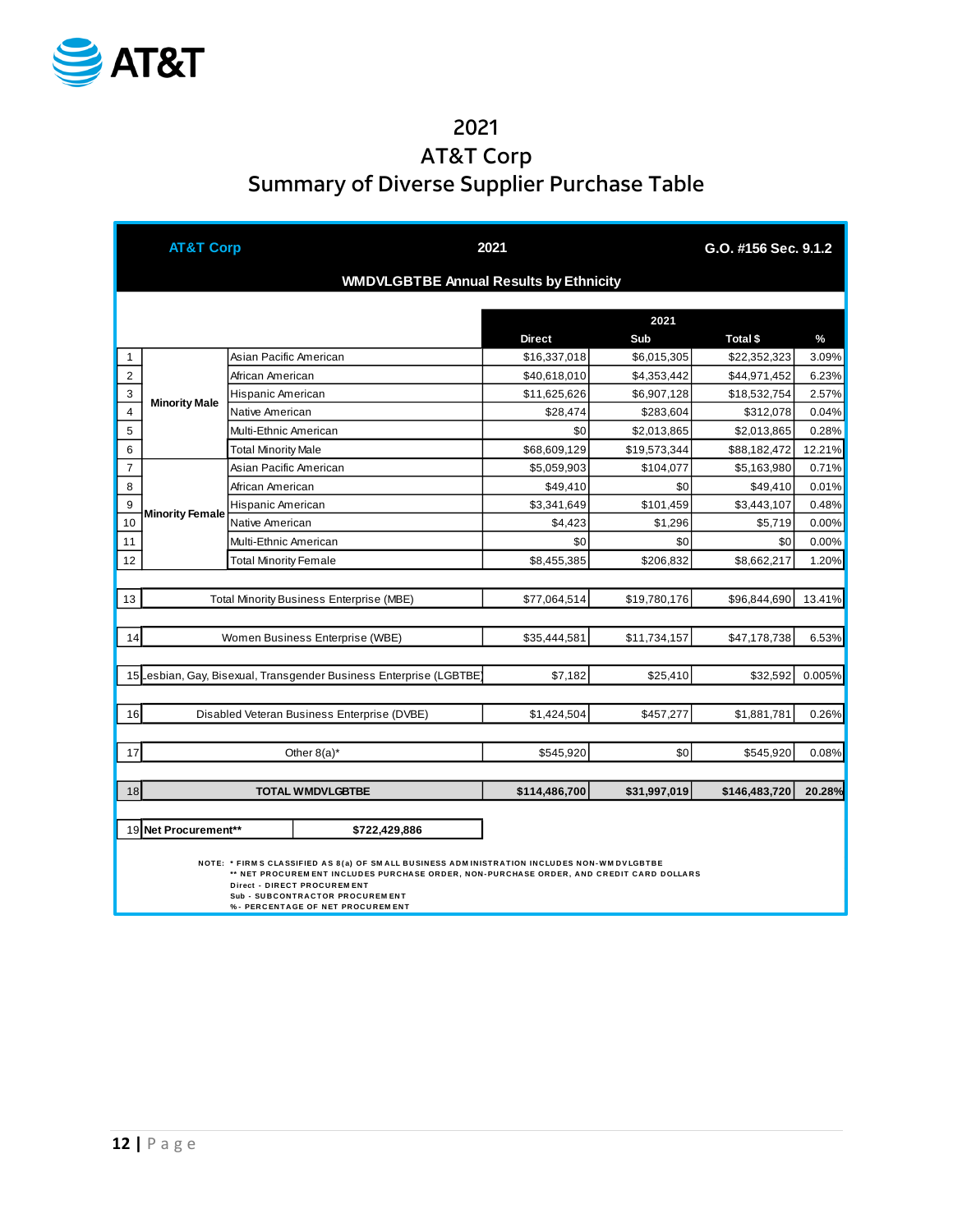

### 2021 AT&T Long Distance Summary of Diverse Supplier Purchase Table

|                | <b>AT&amp;T Long Distance</b> |                            |                                                                                                                                                                                                                     | 2021          | G.O. #156 Sec. 9.1.2 |              |        |  |  |  |
|----------------|-------------------------------|----------------------------|---------------------------------------------------------------------------------------------------------------------------------------------------------------------------------------------------------------------|---------------|----------------------|--------------|--------|--|--|--|
|                |                               |                            | <b>WMDVLGBTBE Annual Results by Ethnicity</b>                                                                                                                                                                       |               |                      |              |        |  |  |  |
|                |                               |                            |                                                                                                                                                                                                                     |               |                      |              |        |  |  |  |
|                |                               |                            |                                                                                                                                                                                                                     |               | $=AS3$               |              |        |  |  |  |
|                |                               |                            |                                                                                                                                                                                                                     | <b>Direct</b> | Sub                  | Total \$     | $\%$   |  |  |  |
| $\mathbf{1}$   |                               | Asian Pacific American     |                                                                                                                                                                                                                     | \$922,620     | \$570,150            | \$1,492,770  | 3.08%  |  |  |  |
| $\overline{2}$ |                               | African American           |                                                                                                                                                                                                                     | \$1,802,041   | \$412,633            | \$2,214,674  | 4.56%  |  |  |  |
| 3              |                               | Hispanic American          |                                                                                                                                                                                                                     | \$1,692,224   | \$654,680            | \$2,346,904  | 4.84%  |  |  |  |
| $\overline{4}$ | <b>Minority Male</b>          | Native American            |                                                                                                                                                                                                                     | \$4,330       | \$26,881             | \$31,211     | 0.06%  |  |  |  |
| 5              |                               | Multi-Ethnic American      |                                                                                                                                                                                                                     | \$0           | \$190,881            | \$190,881    | 0.39%  |  |  |  |
| 6              |                               | <b>Total Minority Male</b> |                                                                                                                                                                                                                     | \$4,421,216   | \$1,855,225          | \$6,276,441  | 12.94% |  |  |  |
| $\overline{7}$ |                               | Asian Pacific American     |                                                                                                                                                                                                                     | \$534,223     | \$9,865              | \$544,088    | 1.12%  |  |  |  |
| 8              |                               | African American           |                                                                                                                                                                                                                     | \$7,514       | \$0                  | \$7,514      | 0.02%  |  |  |  |
| 9              |                               | Hispanic American          |                                                                                                                                                                                                                     | \$256,116     | \$9,617              | \$265,733    | 0.55%  |  |  |  |
| 10             | <b>Minority Female</b>        | Native American            |                                                                                                                                                                                                                     | \$673         | \$123                | \$795        | 0.00%  |  |  |  |
| 11             |                               | Multi-Ethnic American      |                                                                                                                                                                                                                     | \$0           | \$0                  | \$0          | 0.00%  |  |  |  |
| 12             |                               | Total Minority Female      |                                                                                                                                                                                                                     | \$798,526     | \$19,604             | \$818,130    | 1.69%  |  |  |  |
|                |                               |                            |                                                                                                                                                                                                                     |               |                      |              |        |  |  |  |
| 13             |                               |                            | <b>Total Minority Business Enterprise (MBE)</b>                                                                                                                                                                     | \$5,219,742   | \$1,874,829          | \$7,094,571  | 14.62% |  |  |  |
|                |                               |                            |                                                                                                                                                                                                                     |               |                      |              |        |  |  |  |
| 14             |                               |                            | Women Business Enterprise (WBE)                                                                                                                                                                                     | \$2,633,194   | \$1,112,201          | \$3,745,396  | 7.72%  |  |  |  |
|                |                               |                            |                                                                                                                                                                                                                     |               |                      |              |        |  |  |  |
|                |                               |                            | 15 Lesbian, Gay, Bisexual, Transgender Business Enterprise (LGBTBE                                                                                                                                                  | \$1,092       | \$2,408              | \$3,501      | 0.007% |  |  |  |
|                |                               |                            |                                                                                                                                                                                                                     |               |                      |              |        |  |  |  |
| 16             |                               |                            | Disabled Veteran Business Enterprise (DVBE)                                                                                                                                                                         | \$39,883      | \$43,342             | \$83,225     | 0.17%  |  |  |  |
|                |                               |                            |                                                                                                                                                                                                                     |               |                      |              |        |  |  |  |
| 17             |                               |                            | Other $8(a)^*$                                                                                                                                                                                                      | \$4,828       | \$0                  | \$4,828      | 0.01%  |  |  |  |
|                |                               |                            |                                                                                                                                                                                                                     |               |                      |              |        |  |  |  |
| 18             |                               |                            | <b>TOTAL WMDVLGBTBE</b>                                                                                                                                                                                             | \$7,898,739   | \$3,032,781          | \$10,931,520 | 22.53% |  |  |  |
|                |                               |                            |                                                                                                                                                                                                                     |               |                      |              |        |  |  |  |
|                | 19 Net Procurement**          |                            | \$48,515,584                                                                                                                                                                                                        |               |                      |              |        |  |  |  |
|                |                               |                            |                                                                                                                                                                                                                     |               |                      |              |        |  |  |  |
|                |                               |                            | NOTE: * FIRMS CLASSIFIED AS 8(a) OF SMALL BUSINESS ADMINISTRATION INCLUDES NON-WMDVLGBTBE<br>** NET PROCUREMENT INCLUDES PURCHASE ORDER, NON-PURCHASE ORDER, AND CREDIT CARD DOLLARS<br>Direct - DIRECT PROCUREMENT |               |                      |              |        |  |  |  |

Direct - DIRECT PROCUREMENT<br>Sub - SUBCONTRACTOR PROCUREMENT<br>% - PERCENTAGE OF NET PROCUREMENT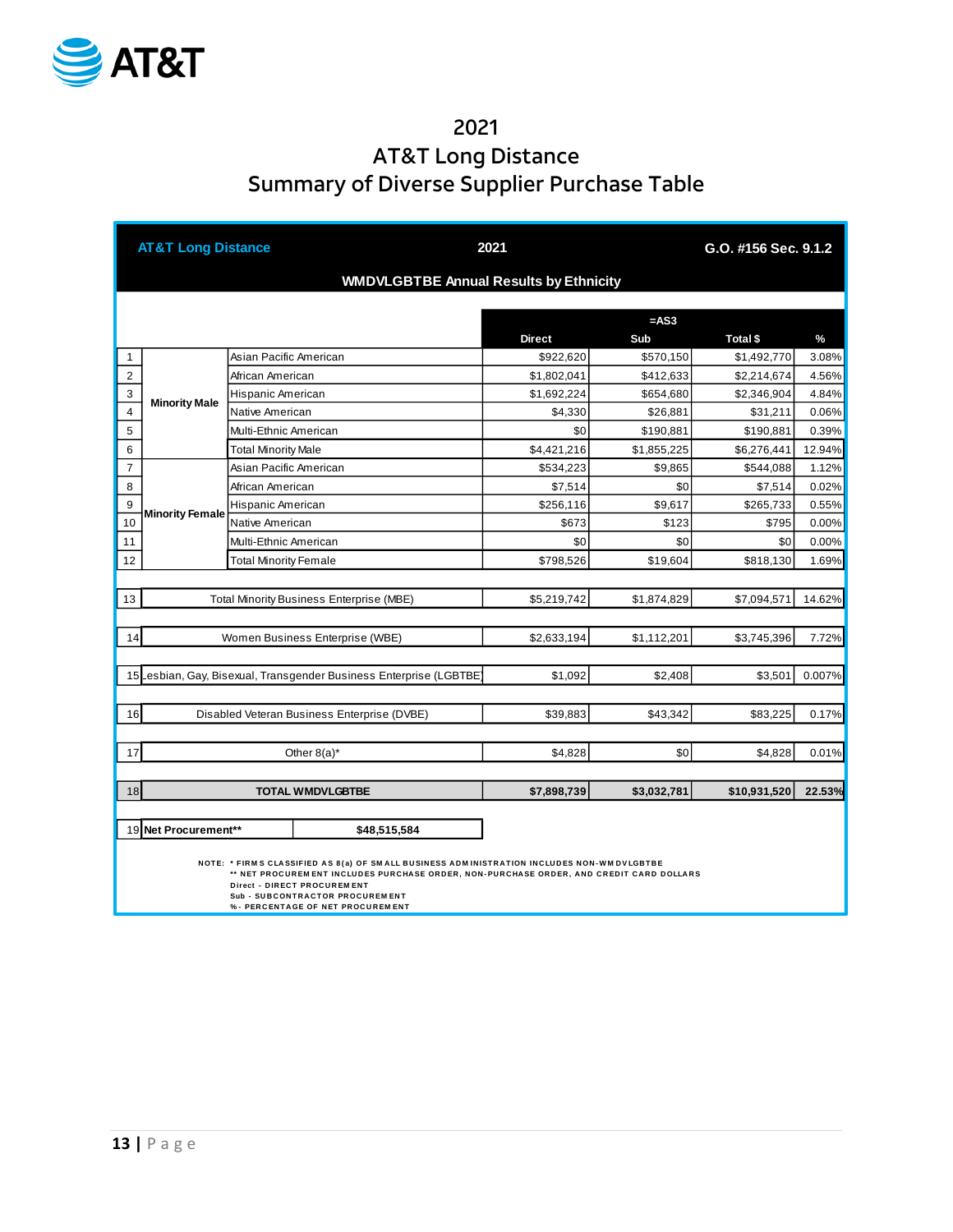

### 2021 AT&T Combined Companies Direct Spend Table

|                | <b>AT&amp;T (Combined</b><br><b>Companies)</b> |                              |                                                                                                                                                                                                                                                        | 2021          |                       |       |                       |       | G.O. #156 Sec. 9.1.2 |        |
|----------------|------------------------------------------------|------------------------------|--------------------------------------------------------------------------------------------------------------------------------------------------------------------------------------------------------------------------------------------------------|---------------|-----------------------|-------|-----------------------|-------|----------------------|--------|
|                |                                                |                              | WMDVLGBTBE Direct Procurement by Product and Service Categories                                                                                                                                                                                        |               |                       |       |                       |       |                      |        |
|                |                                                |                              |                                                                                                                                                                                                                                                        |               |                       |       |                       |       |                      |        |
|                |                                                |                              |                                                                                                                                                                                                                                                        |               | <b>Products</b><br>\$ | %     | <b>Services</b><br>\$ | $\%$  | Total<br>\$          | $\%$   |
| $\overline{1}$ |                                                | Asian Pacific American       |                                                                                                                                                                                                                                                        | Direct        | \$0                   | 0.00% | \$0                   | 0.00% | \$73,095,746         | 0.92%  |
| $\overline{2}$ |                                                | African American             |                                                                                                                                                                                                                                                        | Direct        | \$0                   | 0.00% | \$0                   | 0.00% | \$493,254,773        | 6.22%  |
| 3              |                                                | Hispanic American            |                                                                                                                                                                                                                                                        | Direct        | \$0                   | 0.00% | \$0                   | 0.00% | \$191,829,182        | 2.42%  |
| $\overline{4}$ | <b>Minority Male</b>                           | Native American              |                                                                                                                                                                                                                                                        | Direct        | \$0                   | 0.00% | \$0                   | 0.00% | \$1,293,022          | 0.02%  |
| 5              |                                                | Multi-Ethnic American        |                                                                                                                                                                                                                                                        | Direct        | \$0                   | 0.00% | \$0                   | 0.00% | \$0                  | 0.00%  |
| 6              |                                                | <b>Total Minority Male</b>   |                                                                                                                                                                                                                                                        | Direct        | \$0                   | 0.00% | \$0                   | 0.00% | \$759,472,723        | 9.57%  |
| $\overline{7}$ |                                                | Asian Pacific American       |                                                                                                                                                                                                                                                        | Direct        | \$0                   | 0.00% | \$0                   | 0.00% | \$28,434,668         | 0.36%  |
| 8              |                                                | African American             |                                                                                                                                                                                                                                                        | Direct        | \$0                   | 0.00% | \$0                   | 0.00% | \$334,745            | 0.00%  |
| 9              | Minority                                       | Hispanic American            |                                                                                                                                                                                                                                                        | Direct        | \$0                   | 0.00% | \$0                   | 0.00% | \$28,939,506         | 0.36%  |
| 10             | Female                                         | Native American              |                                                                                                                                                                                                                                                        | Direct        | \$0                   | 0.00% | \$0                   | 0.00% | \$28,057             | 0.00%  |
| 11             |                                                | Multi-Ethnic American        |                                                                                                                                                                                                                                                        | Direct        | \$0                   | 0.00% | \$0                   | 0.00% | \$0                  | 0.00%  |
| 12             |                                                | <b>Total Minority Female</b> |                                                                                                                                                                                                                                                        | Direct        | \$0                   | 0.00% | \$0                   | 0.00% | \$57,736,975         | 0.73%  |
|                |                                                |                              |                                                                                                                                                                                                                                                        |               |                       |       |                       |       |                      |        |
| 13             |                                                |                              | <b>Total Minority Business Enterprise (MBE)</b>                                                                                                                                                                                                        | Direct        | \$0                   | 0.00% | \$0                   | 0.00% | \$817,209,698        | 10.30% |
|                |                                                |                              |                                                                                                                                                                                                                                                        |               |                       |       |                       |       |                      |        |
| 14             |                                                |                              | Women Business Enterprise (WBE)                                                                                                                                                                                                                        | Direct        | \$0                   | 0.00% | \$0                   | 0.00% | \$418,868,181        | 5.28%  |
|                |                                                |                              |                                                                                                                                                                                                                                                        |               |                       |       |                       |       |                      |        |
| 15             |                                                |                              | Lesbian, Gay, Bisexual, Transgender Business Enterprise (LGBTBE)                                                                                                                                                                                       | Direct        | \$0                   | 0.00% | \$0                   | 0.00% | \$43,716             | 0.00%  |
|                |                                                |                              |                                                                                                                                                                                                                                                        |               |                       |       |                       |       |                      |        |
| 16             |                                                |                              | Disabled Veteran Business Enterprise (DVBE)                                                                                                                                                                                                            | Direct        | \$0                   | 0.00% | \$0                   | 0.00% | \$28,949,769         | 0.36%  |
|                |                                                |                              |                                                                                                                                                                                                                                                        |               |                       |       |                       |       |                      |        |
| 17             |                                                |                              | Other $8(a)^*$                                                                                                                                                                                                                                         | Direct        | \$0                   | 0.00% | \$0                   | 0.00% | \$7,449,121          | 0.09%  |
|                |                                                |                              |                                                                                                                                                                                                                                                        |               |                       |       |                       |       |                      |        |
| 18             |                                                |                              | <b>TOTAL WMDVLGBTBE</b>                                                                                                                                                                                                                                | <b>Direct</b> | \$0                   | 0.00% | \$0                   | 0.00% | \$1,272,520,484      | 16.04% |
|                |                                                |                              |                                                                                                                                                                                                                                                        |               |                       |       |                       |       |                      |        |
|                | 17 Total Product Procurement                   |                              |                                                                                                                                                                                                                                                        | \$0           |                       |       |                       |       |                      |        |
|                |                                                |                              |                                                                                                                                                                                                                                                        |               |                       |       |                       |       |                      |        |
|                | 18 Total Service Procurement                   |                              |                                                                                                                                                                                                                                                        | \$0           |                       |       |                       |       |                      |        |
|                |                                                |                              |                                                                                                                                                                                                                                                        |               |                       |       |                       |       |                      |        |
|                | 19 Net Procurement**                           |                              | \$7,933,390,653                                                                                                                                                                                                                                        |               |                       |       |                       |       |                      |        |
|                |                                                |                              |                                                                                                                                                                                                                                                        |               |                       |       |                       |       |                      |        |
|                | <b>Total Number of</b>                         |                              | 276                                                                                                                                                                                                                                                    |               |                       |       |                       |       |                      |        |
|                | WMDVLGBTBEs that<br>Received Direct Spend      |                              |                                                                                                                                                                                                                                                        |               |                       |       |                       |       |                      |        |
|                |                                                |                              | NOTE: * FIRMS CLASSIFIED AS 8(a) OF SMALL BUSINESS ADMINISTRATION INCLUDES NON-WMDVLGBTBE<br>** NET PROCUREMENT INCLUDES PURCHASE ORDER, NON-PURCHASE ORDER, AND CREDIT CARD DOLLARS<br>Direct - DIRECT PROCUREMENT<br>Sub - SUBCONTRACTOR PROCUREMENT |               |                       |       |                       |       |                      |        |
|                |                                                |                              | %- PERCENTAGE OF NET PROCUREMENT                                                                                                                                                                                                                       |               |                       |       |                       |       |                      |        |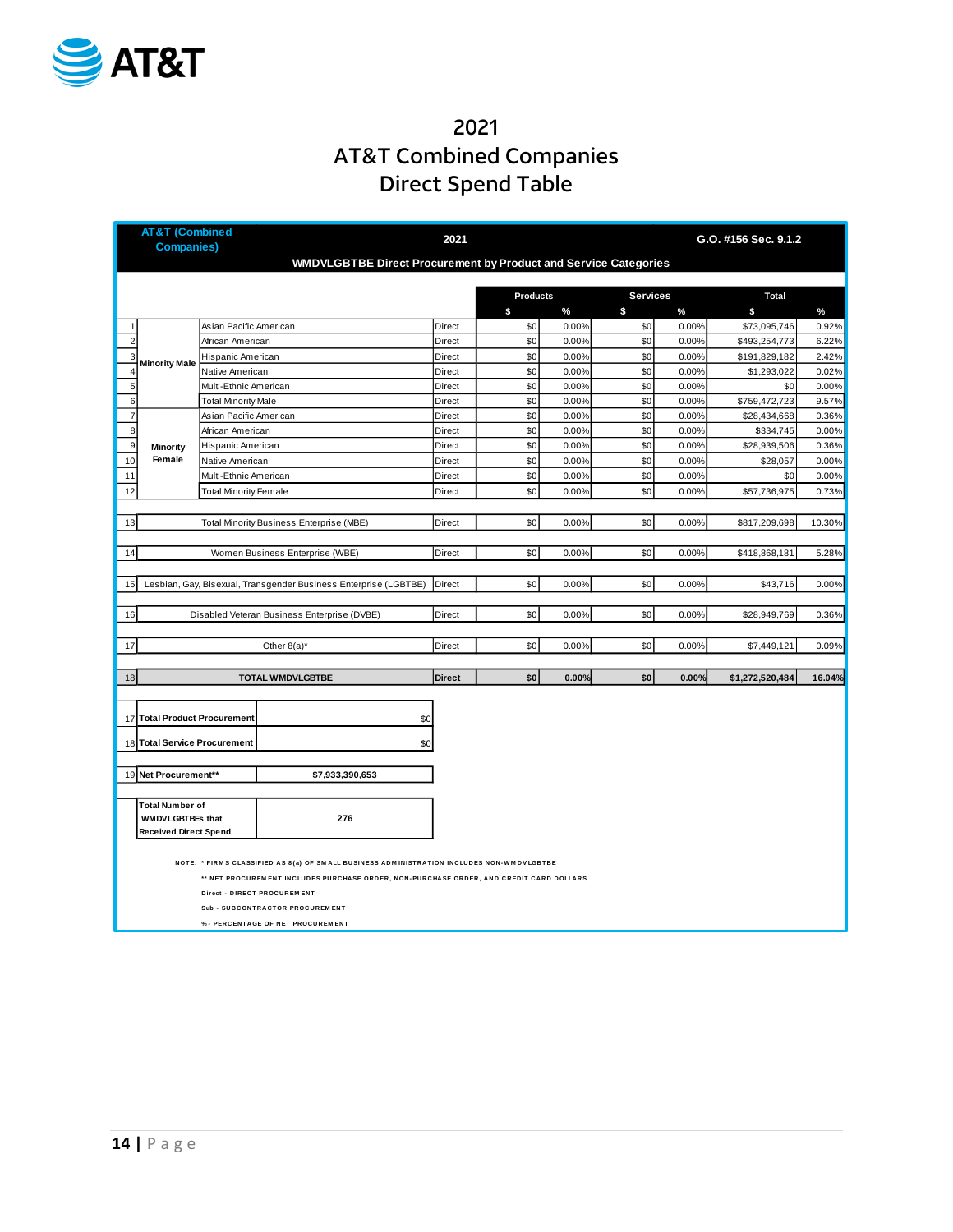

### 2021 AT&T Combined Companies Indirect Spend Table

|                | <b>AT&amp;T (Combined</b><br><b>Companies)</b>                                                                                                          |                              |                                                                                                                                                                                                 | 2021 |                 |       |                 |       | G.O. #156 Sec. 9.1.2 |       |
|----------------|---------------------------------------------------------------------------------------------------------------------------------------------------------|------------------------------|-------------------------------------------------------------------------------------------------------------------------------------------------------------------------------------------------|------|-----------------|-------|-----------------|-------|----------------------|-------|
|                |                                                                                                                                                         |                              | WMDVLGBTBE Subcontractor Procurement by Product and Service Categories                                                                                                                          |      | <b>Products</b> |       | <b>Services</b> |       | <b>Total</b>         |       |
|                |                                                                                                                                                         |                              |                                                                                                                                                                                                 |      | \$              | $\%$  | \$              | $\%$  | \$                   | %     |
| $\mathbf{1}$   |                                                                                                                                                         | Asian Pacific American       |                                                                                                                                                                                                 | Sub  | \$0             | 0.00% | \$0             | 0.00% | \$66,033,556         | 0.83% |
| $\overline{2}$ |                                                                                                                                                         | African American             |                                                                                                                                                                                                 | Sub  | \$0             | 0.00% | \$0             | 0.00% | \$47,790,303         | 0.60% |
| 3              |                                                                                                                                                         | Hispanic American            |                                                                                                                                                                                                 | Sub  | \$0             | 0.00% | \$0             | 0.00% | \$75,823,624         | 0.96% |
| $\overline{4}$ | <b>Minority Male</b>                                                                                                                                    | Native American              |                                                                                                                                                                                                 | Sub  | \$0             | 0.00% | \$0             | 0.00% | \$3,113,287          | 0.04% |
| $\sqrt{5}$     |                                                                                                                                                         | Multi-Ethnic American        |                                                                                                                                                                                                 | Sub  | \$0             | 0.00% | \$0             | 0.00% | \$22,107,388         | 0.28% |
| 6              |                                                                                                                                                         | <b>Total Minority Male</b>   |                                                                                                                                                                                                 | Sub  | \$0             | 0.00% | \$0             | 0.00% | \$214,868,158        | 2.71% |
| $\overline{7}$ |                                                                                                                                                         | Asian Pacific American       |                                                                                                                                                                                                 | Sub  | \$0             | 0.00% | \$0             | 0.00% | \$1,142,519          | 0.01% |
| 8              |                                                                                                                                                         | African American             |                                                                                                                                                                                                 | Sub  | \$0             | 0.00% | \$0             | 0.00% | \$0                  | 0.00% |
| 9              | Minority                                                                                                                                                | Hispanic American            |                                                                                                                                                                                                 | Sub  | \$0             | 0.00% | \$0             | 0.00% | \$1,113,771          | 0.01% |
| 10             | Female                                                                                                                                                  | Native American              |                                                                                                                                                                                                 | Sub  | \$0             | 0.00% | \$0             | 0.00% | \$14,227             | 0.00% |
| 11             |                                                                                                                                                         | Multi-Ethnic American        |                                                                                                                                                                                                 | SUb  | \$0             | 0.00% | \$0             | 0.00% | \$0                  | 0.00% |
| 12             |                                                                                                                                                         | <b>Total Minority Female</b> |                                                                                                                                                                                                 | Sub  | \$0             | 0.00% | \$0             | 0.00% | \$2,270,517          | 0.03% |
|                |                                                                                                                                                         |                              |                                                                                                                                                                                                 |      |                 |       |                 |       |                      |       |
| 13             |                                                                                                                                                         |                              | <b>Total Minority Business Enterprise (MBE)</b>                                                                                                                                                 | Sub  | \$0             | 0.00% | \$0             | 0.00% | \$217,138,675        | 2.74% |
|                |                                                                                                                                                         |                              |                                                                                                                                                                                                 |      |                 |       |                 |       |                      |       |
| 14             |                                                                                                                                                         |                              | Women Business Enterprise (WBE)                                                                                                                                                                 | Sub  | \$0             | 0.00% | \$0             | 0.00% | \$128,812,774        | 1.62% |
| 15             |                                                                                                                                                         |                              | Lesbian, Gay, Bisexual, Transgender Business Enterprise (LGBTBE)                                                                                                                                | Sub  | \$0             | 0.00% | \$0             | 0.00% | \$278,939            | 0.00% |
| 16             |                                                                                                                                                         |                              | Disabled Veteran Business Enterprise (DVBE)                                                                                                                                                     | Sub  | \$0             | 0.00% | \$0             | 0.00% | \$5,019,801          | 0.06% |
| 17             |                                                                                                                                                         |                              | Other $8(a)^*$                                                                                                                                                                                  | Sub  | \$0             | 0.00% | \$0             | 0.00% | \$0                  | 0.00% |
| 18             |                                                                                                                                                         |                              | <b>TOTAL WMDVLGBTBE</b>                                                                                                                                                                         | Sub  | \$0             | 0.00% | \$0             | 0.00% | \$351,250,190        | 4.43% |
| 20             | 17 Total Product Procurement<br>18 Total Service Procurement<br>19 Net Procurement**<br>Total Number of<br>WMDVLGBTBEs that<br>Received Indirect Spend* |                              | \$0<br>\$0<br>\$7,933,390,653<br><b>N/A</b><br>Sub - SUBCONTRACTOR PROCUREMENT<br>%- PERCENTAGE OF NET PROCUREMENT<br>* Tier-2 results are an allocation of the national subcontracting results |      |                 |       |                 |       |                      |       |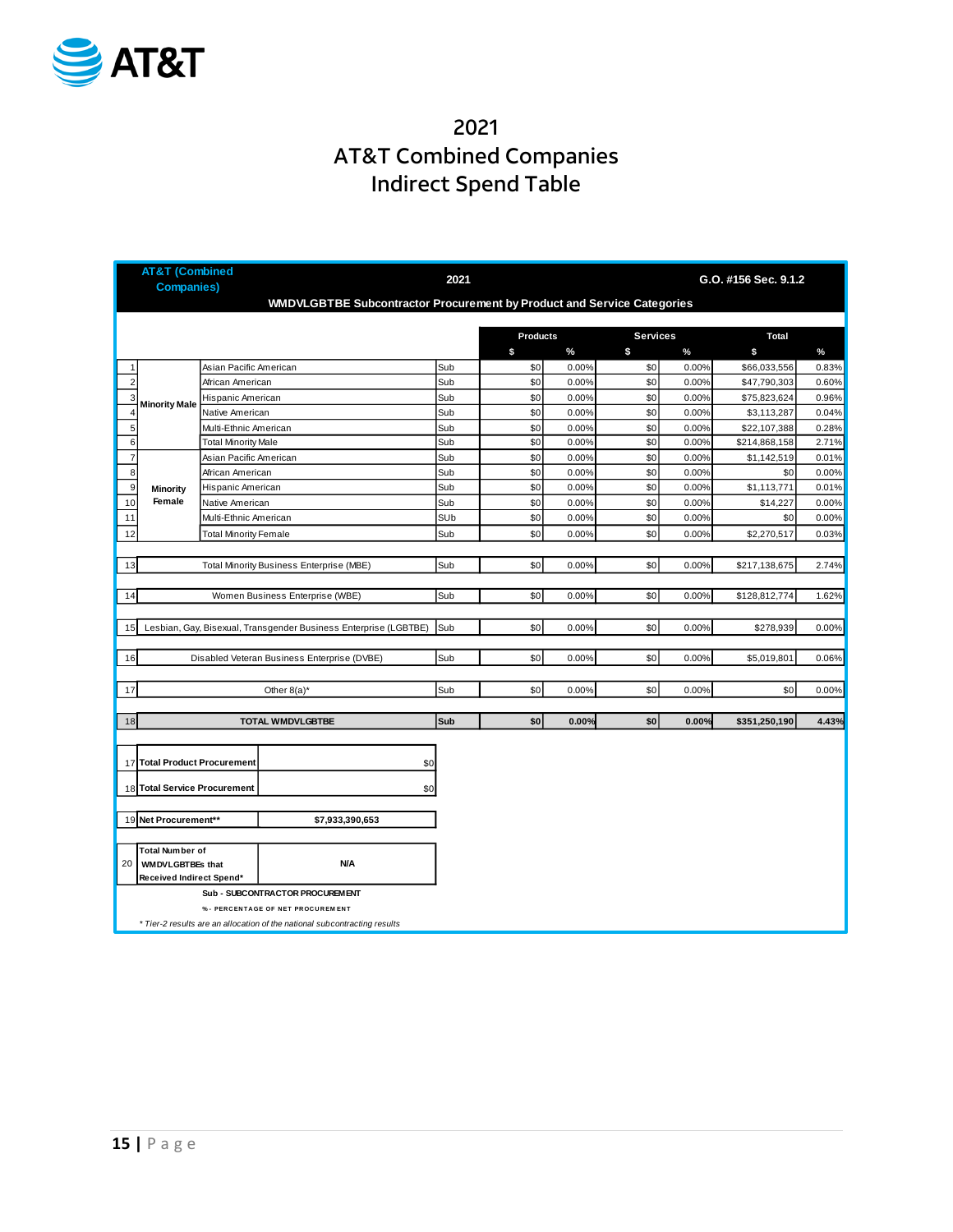

### 2021 AT&T Combined Companies Procurement by Standard Industrial Codes

| <b>AT&amp;T (Combined Companies)</b>               |                                  |              |                         |                    |                          |                                                                 |                    | 2021                   |              |                                         |                                      |                                      |                               |                                      | G. O. #156 Sec 9.1.2 |                        |                 |
|----------------------------------------------------|----------------------------------|--------------|-------------------------|--------------------|--------------------------|-----------------------------------------------------------------|--------------------|------------------------|--------------|-----------------------------------------|--------------------------------------|--------------------------------------|-------------------------------|--------------------------------------|----------------------|------------------------|-----------------|
|                                                    |                                  |              |                         |                    |                          | <b>WMDVLGBTBE Procurement by Standard Industrial Categories</b> |                    |                        |              |                                         |                                      |                                      |                               |                                      |                      |                        |                 |
|                                                    |                                  |              |                         |                    |                          |                                                                 |                    | Minority               | Women        | esbian, Gay<br>Bisexual.<br>Transgender | <b>Disabled</b><br><b>Veterans</b>   |                                      |                               |                                      |                      |                        |                 |
|                                                    | <b>Asian Pacific American</b>    |              | <b>African American</b> |                    | <b>Hispanic American</b> |                                                                 |                    | <b>Native American</b> |              | <b>Multi-Ethnic</b>                     | <b>Business</b><br><b>Enterprise</b> | <b>Business</b><br><b>Enterprise</b> | <b>Business</b><br>Enterprise | <b>Business</b><br><b>Enterprise</b> |                      | Total                  | Total           |
| <b>SIC Category</b>                                | Male                             | Female       | Male                    | Female             | Male                     | Female                                                          | Male               | Female                 | Male         | Female                                  | (MBE)                                | (WBE)                                | (LGBTBE)                      | (DVBE)                               | Other 8(a)**         | <b>WMDVLGBTBE</b>      | <b>Dollars</b>  |
| SIC 15: Building Construction General              | \$183,491                        | \$30,756     | \$2,316,150             | \$7,664            | \$3,284,652              | \$13,448,582                                                    | \$0                | \$0                    | \$0          | \$0                                     | \$19,271,295                         | \$15,843,240                         | \$322,655                     | \$27,797,670                         | \$9,798              | \$63,244,659           | \$299.360.207   |
| <b>Contractors And Operative Builders</b>          | 0.06%                            | 0.019        | 0.77%                   | 0.00%              | 1.10%                    | 4.49%                                                           | 0.00%              | 0.00%                  | 0.00%        | 0.00%                                   | 6.44%                                | 5.29%                                | 0.11%                         | 9.29%                                | 0.00%                | 21.13%                 |                 |
| SIC 17: Construction Special Trade                 | \$6,222,666                      | \$2,233,060  | \$2,730,432             | \$3,499            | \$6,755,199              | \$1,477,156                                                     | \$1,150,477        | \$0                    | \$0          | \$0                                     | \$20,572,490                         | \$46,577,094                         | \$0                           | \$3,677,492                          | \$6,389,001          | \$77,216,077           | \$1,010,096,065 |
| <b>Contractors</b>                                 | 0.62%                            | 0.22%        | 0.27%                   | 0.00%              | 0.67%                    | 0.15%                                                           | 0.11%              | 0.00%                  | 0.00%        | 0.00%                                   | 2.04%                                | 4.61%                                | 0.00%                         | 0.36%                                | 0.63%                | 7.64%                  |                 |
| <b>SIC 35: Industrial And Commercial Machinerv</b> | \$751,998                        | \$11,277,254 | \$12,106,254            | \$0                | \$228.355                | \$2,329                                                         | \$0                | \$0                    | \$0          | \$0                                     | \$24,366,190                         | \$56,773,663                         | \$0                           | \$6,084                              | \$5,856              | \$81,151,792           | \$388,238,470   |
| <b>And Computer Equipment</b>                      | 0.19%                            | 2.90%        | 3.12%                   | 0.00%              | 0.06%                    | 0.00%                                                           | 0.00%              | 0.00%                  | 0.00%        | 0.00%                                   | 6.28%                                | 14.62%                               | 0.00%                         | 0.00%                                | 0.00%                | 20.90%                 |                 |
| SIC 36: Electronic & Other Electrical              | \$62,436,461                     | \$2,931,054  | \$479,322,870           |                    | \$0 \$237,963,869        | \$5,303,224                                                     | \$3,038,925        | \$42,284               | \$22,107,388 | \$0                                     | \$813,146,075                        | \$409,921,300                        | \$0                           | \$2,094,930                          | \$904,308            | \$1,226,066,613        | \$4,560,552,070 |
| Equipment/Components, Except Computer              | 1.37%                            | 0.06%        | 10.519                  | 0.00%              | 5.22%                    | 0.12%                                                           | 0.07%              | 0.00%                  | 0.48%        | 0.00%                                   | 17.83%                               | 8.99%                                | 0.00%                         | 0.05%                                | 0.02%                | 26.88%                 |                 |
| <b>SIC 47: Transportation Services</b>             | \$34                             | \$1,054      | \$9,944,462             | \$0                | \$3,347,596              | \$0                                                             | \$88               | \$0                    | \$0          | \$0                                     | \$13,293,234                         | \$134,576                            | \$0                           | \$0                                  | \$0                  | \$13,427,811           | \$79,718,065    |
|                                                    | 0.00%                            | 0.00%        | 12.47%                  | 0.00%              | 4.20%                    | 0.00%                                                           | 0.00%              | 0.00%                  | 0.00%        | 0.00%                                   | 16.68%                               | 0.17%                                | 0.00%                         | 0.00%                                | 0.00%                | 16.84%                 |                 |
| SIC 50: Wholesale Trade-durable Goods              | \$0                              | \$0          | \$0                     | \$0                | \$0                      | \$0                                                             | \$0                | \$0                    | \$0          | \$0                                     | \$0                                  | \$0                                  | \$0                           | \$0                                  | \$0                  | \$0                    | \$2,509.972     |
|                                                    | 0.00%                            | 0.00%        | 0.00%                   | 0.00%              | 0.00%                    | 0.00%                                                           | 0.00%              | 0.00%                  | 0.00%        | 0.00%                                   | 0.00%                                | 0.00%                                | 0.00%                         | 0.00%                                | 0.00%                | 0.00%                  |                 |
| SIC 51: Wholesale Trade-non-durable Goods          | \$0                              | \$0          | \$0                     | \$0                | \$0                      | \$0                                                             | \$0                | \$0                    | \$0          | \$0                                     | \$0                                  | \$0                                  | \$0                           | \$0                                  | \$0                  | \$0                    | \$0             |
| SIC 55: Automotive Dealers And Gasoline            |                                  |              |                         |                    |                          |                                                                 |                    |                        |              |                                         |                                      |                                      |                               |                                      |                      |                        |                 |
| <b>Service Stations</b>                            | \$0                              | \$0          | \$29,047,140            | \$0                | \$143,768                | \$1,061,939                                                     | \$0                | \$0                    | \$0          | \$0                                     | \$30,252,847                         | \$102,835                            | \$0                           | \$0                                  | \$0                  | \$30,355,682           | \$92,710,163    |
| <b>SIC 73: Business Services</b>                   | 0.00%                            | 0.00%        | 31.339                  | 0.00%              | 0.16%                    | 1.15%                                                           | 0.00%              | 0.00%                  | 0.00%        | 0.00%                                   | 32.63%                               | 0.11%                                | 0.00%                         | 0.00%                                | 0.00%                | 32.74%                 |                 |
|                                                    | \$67,896,950<br>5.50%            | \$13,091,088 | \$4,473,239<br>0.36%    | \$323,581<br>0.03% | \$12,834,273<br>1.04%    | \$8,697,427<br>0.70%                                            | \$216,819<br>0.02% | \$0<br>0.00%           | \$0          | \$0<br>0.00%                            | \$107,533,376<br>8.71%               | \$15,184,524<br>1.23%                | \$0<br>0.00%                  | \$393,394<br>0.03%                   | \$125,803<br>0.01%   | \$123,237,098<br>9.98% | \$1,234,957,287 |
| SIC 81: Legal                                      | \$858,327                        | 1.06%<br>\$0 | \$315,873               | \$0                | \$1,433,533              | \$0                                                             | \$0                | \$0                    | 0.00%<br>\$0 | \$0                                     | \$2,607,733                          | \$377,137                            | \$0                           |                                      | \$0                  | \$2,984,870            | \$39,592,704    |
|                                                    | 2.17%                            | 0.00%        | 0.80%                   | 0.00%              | 3.62%                    | 0.00%                                                           | 0.00%              | 0.00%                  | 0.00%        | 0.00%                                   | 6.59%                                | 0.95%                                | 0.00%                         | 0.00%                                | 0.00%                | 7.54%                  |                 |
| SIC 87: Engineering, Accounting, Research,         | \$779,374                        | \$12,920     | \$788,658               | \$0                | \$1,661,561              | \$62,619                                                        | \$0                | \$0                    | \$0          | \$0                                     | \$3,305,133                          | \$2,766,585                          | \$0                           | \$0                                  | \$14,355             | \$6,086,073            | \$225,655,651   |
| <b>Management, And Related Services</b>            | 0.35%                            | 0.01%        | 0.35%                   | 0.00%              | 0.74%                    | 0.03%                                                           | 0.00%              | 0.00%                  | 0.00%        | 0.00%                                   | 1.46%                                | 1.23%                                | 0.00%                         | 0.00%                                | 0.01%                | 2.70%                  |                 |
| <b>GROSS PRODUCTS/SERVICES PROCUREMENT</b>         | \$139,129,301                    | \$29,577,186 | \$541.045.076           | \$334.745          | \$267,652,806            | \$30,053,277                                                    | \$4,406,309        | \$42.284               | \$22.107.388 |                                         | \$0 \$1,034,348,373                  | \$547,680,955                        | \$322.655                     | \$33,969,570                         | \$7,449,121          | \$1,623,770,674        | \$7,933,390,653 |
|                                                    | 1.75%                            | 0.37%        | 6.82%                   | 0.00%              | 3.37%                    | 0.38%                                                           | 0.06%              | 0.00%                  | 0.28%        | 0.00%                                   | 13.04%                               | 6.90%                                | 0.004%                        | 0.43%                                | 0.094%               | 20.47%                 |                 |
|                                                    |                                  |              |                         |                    |                          |                                                                 |                    |                        |              |                                         |                                      |                                      |                               |                                      |                      |                        |                 |
|                                                    | <b>Total Product Procurement</b> |              |                         |                    | n/a                      |                                                                 |                    |                        |              |                                         |                                      |                                      |                               |                                      |                      |                        |                 |
|                                                    | <b>Total Service Procurement</b> |              |                         |                    | n/a                      |                                                                 |                    |                        |              |                                         |                                      |                                      |                               |                                      |                      |                        |                 |
|                                                    | Net Procurement***               |              |                         |                    | \$7,933,390,653          |                                                                 |                    |                        |              |                                         |                                      |                                      |                               |                                      |                      |                        |                 |

**NOTE:\*FIRMS WITH MULIT MINORITY OWNERSHIP STATUS**

**\*\*FIRMS CLASSIFIED AS 8(a) OF SMALL BUSINESS ADMINISTRATION INCLUDES NON-WMDVLGBTBE**

**\*\*\*NET PROCUREMENT INCLUDES PURCHASE ORDER, NON-PURCHASE ORDER, AND CREDIT CARD DOLLARS**

**TOTAL DOLLARS - TOTAL PROCUREMENT DOLLAR AMOUNT IN THE SPECIFIC SIC CATEGORY** 

**% - PERCENTAGE OF TOTAL DOLLARS**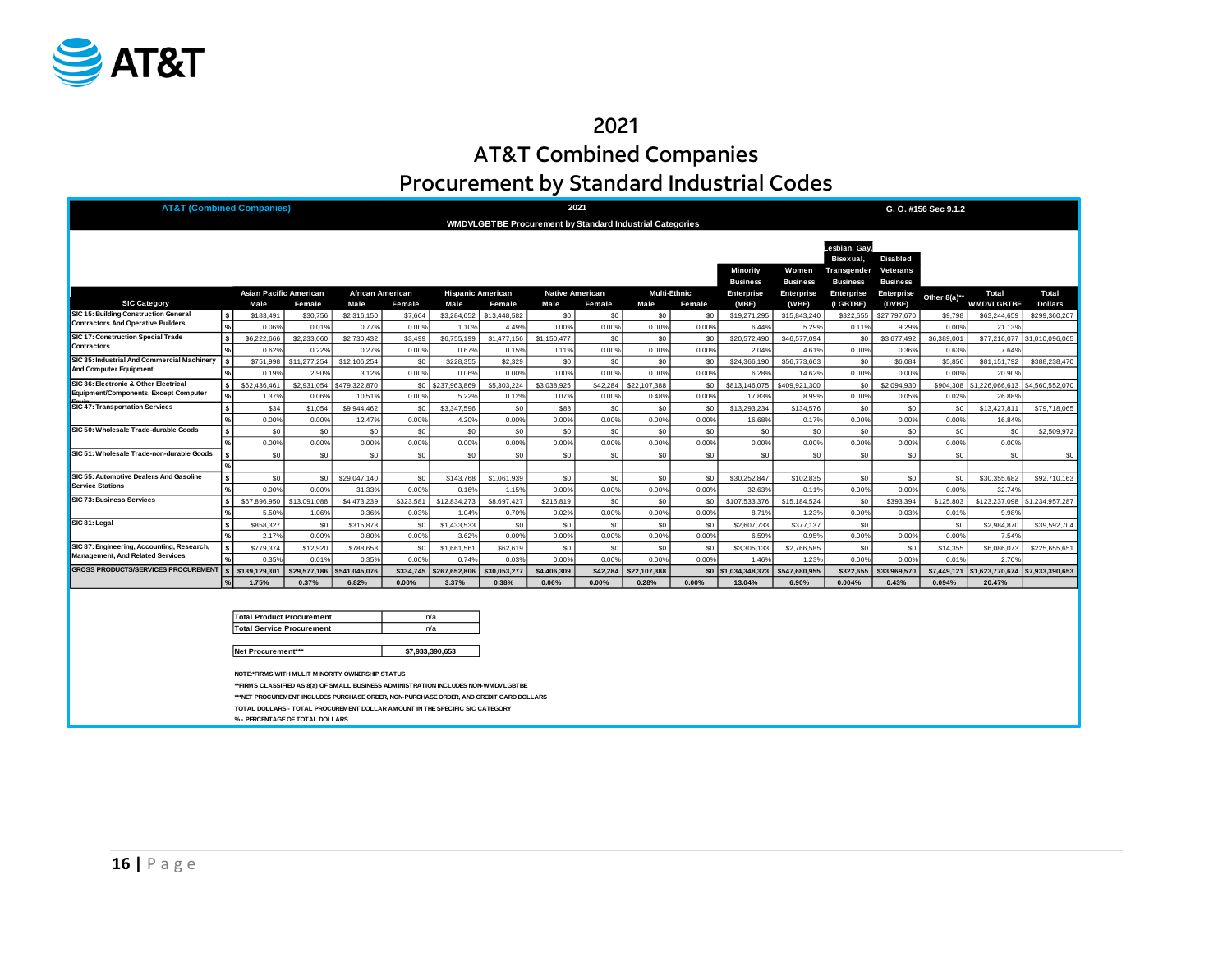

### 2021 AT&T Combined Companies Supplier Clearinghouse Data

|                       | <b>AT&amp;T (Combined Companies)</b> |                 |               | G. O. #156 Sec 9.1.2 (D.11-05-019 & D.06-11-028)<br>2021 |                |                                                                          |                             |                             |                |                                        |                |                    |
|-----------------------|--------------------------------------|-----------------|---------------|----------------------------------------------------------|----------------|--------------------------------------------------------------------------|-----------------------------|-----------------------------|----------------|----------------------------------------|----------------|--------------------|
|                       |                                      |                 |               |                                                          |                | Number of WMDVLGBTBE Suppliers and Revenue Reported to the Clearinghouse |                             |                             |                |                                        |                |                    |
|                       |                                      |                 |               |                                                          |                |                                                                          |                             |                             |                |                                        |                |                    |
|                       |                                      |                 |               |                                                          |                | Data on Number of Suppliers                                              |                             |                             |                |                                        |                |                    |
|                       |                                      |                 |               | <b>Revenue Reported to CHS</b>                           |                |                                                                          |                             |                             |                | AT&T (Combined Companies) 2021 Summary |                |                    |
| <b># WMDVLGBTBEs</b>  | <b>MBE</b>                           | <b>WBE</b>      | <b>LGBTBE</b> | <b>DVBE</b>                                              | Other $8(a)^*$ | <b>Grand Total</b>                                                       | <b>MBE</b>                  | <b>WBE</b>                  | <b>LGBTBE</b>  | <b>DVBE</b>                            | Other 8(a)*    | <b>Grand Total</b> |
| Under \$1 million     | 17                                   | 23              | $\mathbf 0$   | 8                                                        | n/a            | 48                                                                       | 17                          | 23                          | $\mathbf 0$    | 8                                      | 22             | 70                 |
| Under \$5 million     | 19                                   | 27              | $\mathbf 0$   | $\mathbf 0$                                              | n/a            | 46                                                                       | 19                          | 27                          | $\mathbf 0$    | $\mathbf 0$                            | $\mathbf 0$    | 46                 |
| Under \$10 million    | 14                                   | 15              | $\mathbf 0$   | $\mathbf 0$                                              | n/a            | 29                                                                       | 14                          | 15                          | $\mathbf 0$    | $\mathbf 0$                            | $\overline{1}$ | 30                 |
| Above \$10 million    | 70                                   | 56              |               | 3                                                        | n/a            | 130                                                                      | 70                          | 56                          |                | 3                                      | $\mathbf 0$    | 130                |
| <b>TOTAL</b>          | 120                                  | 121             |               | 11                                                       | n/a            | 253                                                                      | 120                         | 121                         | $\overline{1}$ | 11                                     | 23             | 276                |
|                       |                                      |                 |               |                                                          |                |                                                                          |                             |                             |                |                                        |                |                    |
|                       |                                      |                 |               |                                                          |                |                                                                          |                             |                             |                |                                        |                |                    |
|                       |                                      |                 |               |                                                          |                | <b>Revenue and Payment Data</b>                                          |                             |                             |                |                                        |                |                    |
|                       |                                      |                 |               | <b>Revenue Reported to CHS</b>                           |                |                                                                          |                             |                             |                | AT&T (Combined Companies) 2021 Summary |                |                    |
| <b>WMDVLGBTBE \$M</b> | <b>MBE</b>                           | <b>WBE</b>      | <b>LGBTBE</b> | <b>DVBE</b>                                              | Other 8(a)*    | <b>Grand Total</b>                                                       | <b>MBE</b>                  | <b>WBE</b>                  | <b>LGBTBE</b>  | <b>DVBE</b>                            | Other 8(a)*    | <b>Grand Total</b> |
| Under \$1 million     | \$6,165,512                          | \$25,530,802    | \$0           | \$8,183,288                                              | n/a            | \$39,879,602                                                             | \$691,300                   | \$2,307,813                 | \$0            | \$1,722,695                            | \$688,407      | \$5,410,216        |
| Under \$5 million     | \$92,899,966                         | \$71,565,099    | \$0           | \$0                                                      | n/a            | \$164,465,065                                                            | \$12,881,989                | \$7,494,856                 | \$0            | \$0                                    | \$0            | \$20,376,844       |
| Under \$10 million    | \$111,981,874                        | \$105,833,503   | \$0           | \$0                                                      | n/a            | \$217,815,377                                                            | \$6,044,896                 | \$3,117,216                 | \$0            | \$0                                    | \$6,700,759    | \$15,862,871       |
| Above \$10 million    | \$20,586,735,044                     | \$7,264,292,370 | \$8,500,000   | \$84,253,070                                             | n/a            | \$27,943,780,484                                                         | \$797,591,513 \$405,993,895 |                             | \$43,716       | \$27,241,428                           | \$0            | \$1,230,870,553    |
| <b>TOTAL</b>          | \$20,797,782,396 \$7,467,221,774     |                 | \$8,500,000   | \$92,436,358                                             | n/a            | \$28.365.940.528                                                         |                             | \$817,209,698 \$418,913,780 | \$43,716       | \$28,964,123                           | \$7,389,167    | \$1,272,520,484    |

 **Other 8(a): \* FIRMS CLASSIFIED AS 8(a) OF SMALL BUSINESS ADMINISTRATION INCLUDES NON-WMDVLGBTBE**

**CHS: SUPPLIER CLEARINGHOUSE**

**Notes: 1) Information regarding the number of WMDVLGBTBE suppliers who have the majority of their workforce in California is not readily available to AT&T**

**2) CHS databases do not contain revenue data for Other 8(a) suppliers. When unknown, these have been classified Under \$1 million.**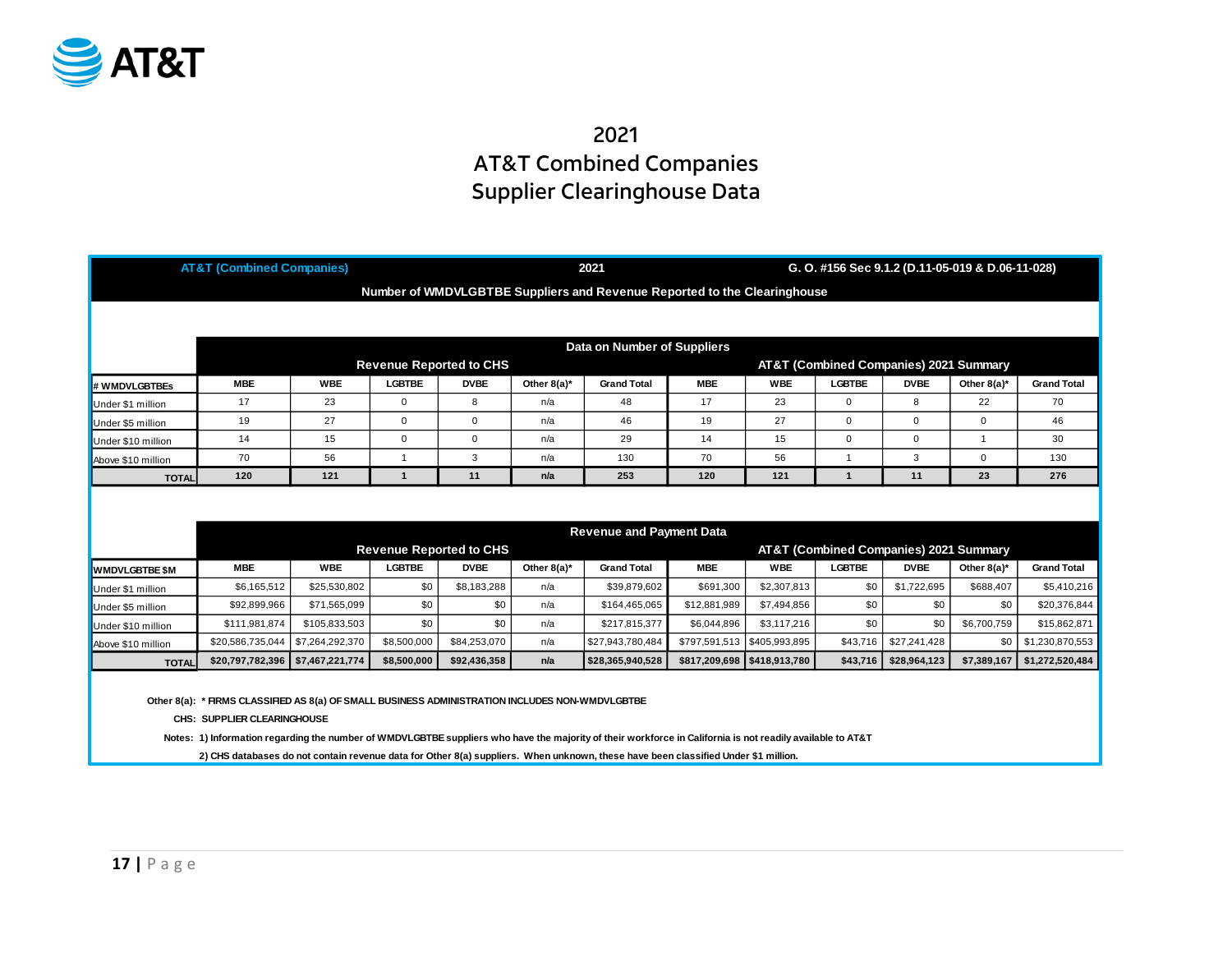

# <span id="page-18-0"></span>9.1.3 Supplier Diversity Program Expense Tables

2021 AT&T Combined Companies Program Expenses

| <b>AT&amp;T (Combined</b><br><b>Companies</b> ) | 2021 Report                                                                                                                                                                                                                                                     |               | G.O. #156 Sec. 9.1.3 |
|-------------------------------------------------|-----------------------------------------------------------------------------------------------------------------------------------------------------------------------------------------------------------------------------------------------------------------|---------------|----------------------|
|                                                 | <b>WMDVLGBTBE Program Expenses</b>                                                                                                                                                                                                                              |               |                      |
|                                                 | <b>Expense Category</b>                                                                                                                                                                                                                                         | Year (Actual) |                      |
|                                                 | Wages & Benefits                                                                                                                                                                                                                                                | \$360.143     |                      |
|                                                 | Other Employee Expenses                                                                                                                                                                                                                                         | \$17,532      |                      |
|                                                 | Program Expenses                                                                                                                                                                                                                                                | \$66,694      |                      |
|                                                 | Reporting                                                                                                                                                                                                                                                       | \$200,597     |                      |
|                                                 | Other                                                                                                                                                                                                                                                           | \$1,189       |                      |
|                                                 | <b>TOTAL</b>                                                                                                                                                                                                                                                    | \$646,155     |                      |
|                                                 | Note: Program expenses for CPUC filling represent 19% of total AT&T Supplier Diversity program expenses. This allocation<br>includes only the AT&T companies registered in California and part of this filling, but not all AT&T Inc. operations in California. |               |                      |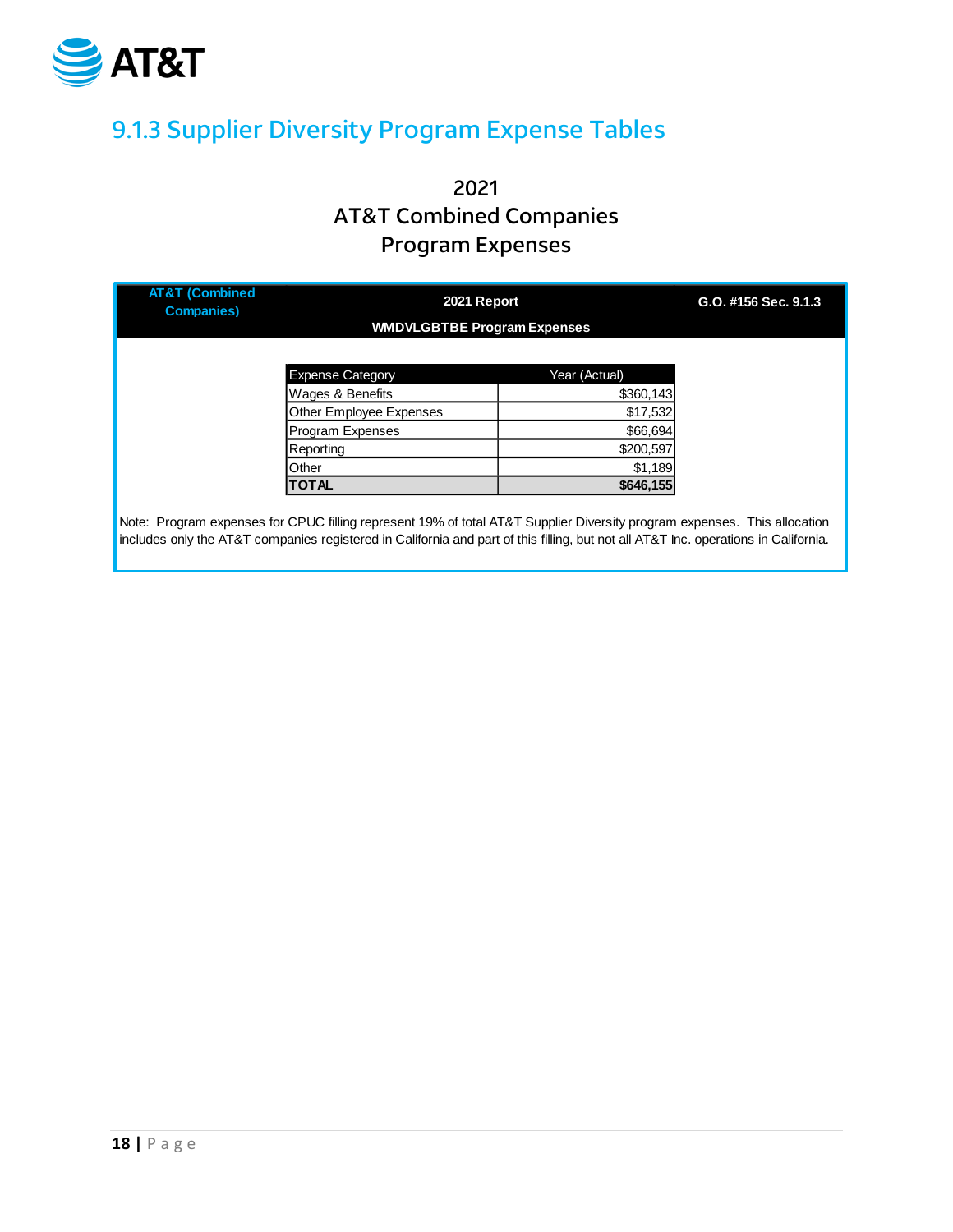

# <span id="page-19-0"></span>9.1.4 WMDVLGBTBE Results & Goals

### 2021 AT&T Combined Companies Progress Toward Goal

All AT&T companies and affiliates in California share the same Supplier Diversity goals, although in practicality, Supplier Diversity solutions are evaluated, prioritized, and implemented based on overall impact.

| <b>AT&amp;T (Combined</b><br><b>Companies)</b> | 2021                                | G.O. #156 Sec. 9.1.4 |  |  |  |
|------------------------------------------------|-------------------------------------|----------------------|--|--|--|
|                                                | <b>WMDVLGBTBE Results and Goals</b> |                      |  |  |  |
|                                                |                                     |                      |  |  |  |
| Category                                       | 2021 Results                        | 2021 Goals           |  |  |  |
| <b>Minority Men</b>                            | 12.28%                              | 11.00%               |  |  |  |
| <b>Minority Women</b>                          | 0.76%                               | 4.00%                |  |  |  |
| <b>Minority Business Enterprise</b>            | 13.04%                              | 15.00%               |  |  |  |
| <b>Women Business Enterprise</b>               | 6.90%                               | 5.00%                |  |  |  |
| (LGBTQ)                                        | 0.004%                              | 0.04%                |  |  |  |
| <b>Disabled Veteran Business</b>               | 0.43%                               | 1.50%                |  |  |  |
|                                                | 20.47%                              | 21.54%               |  |  |  |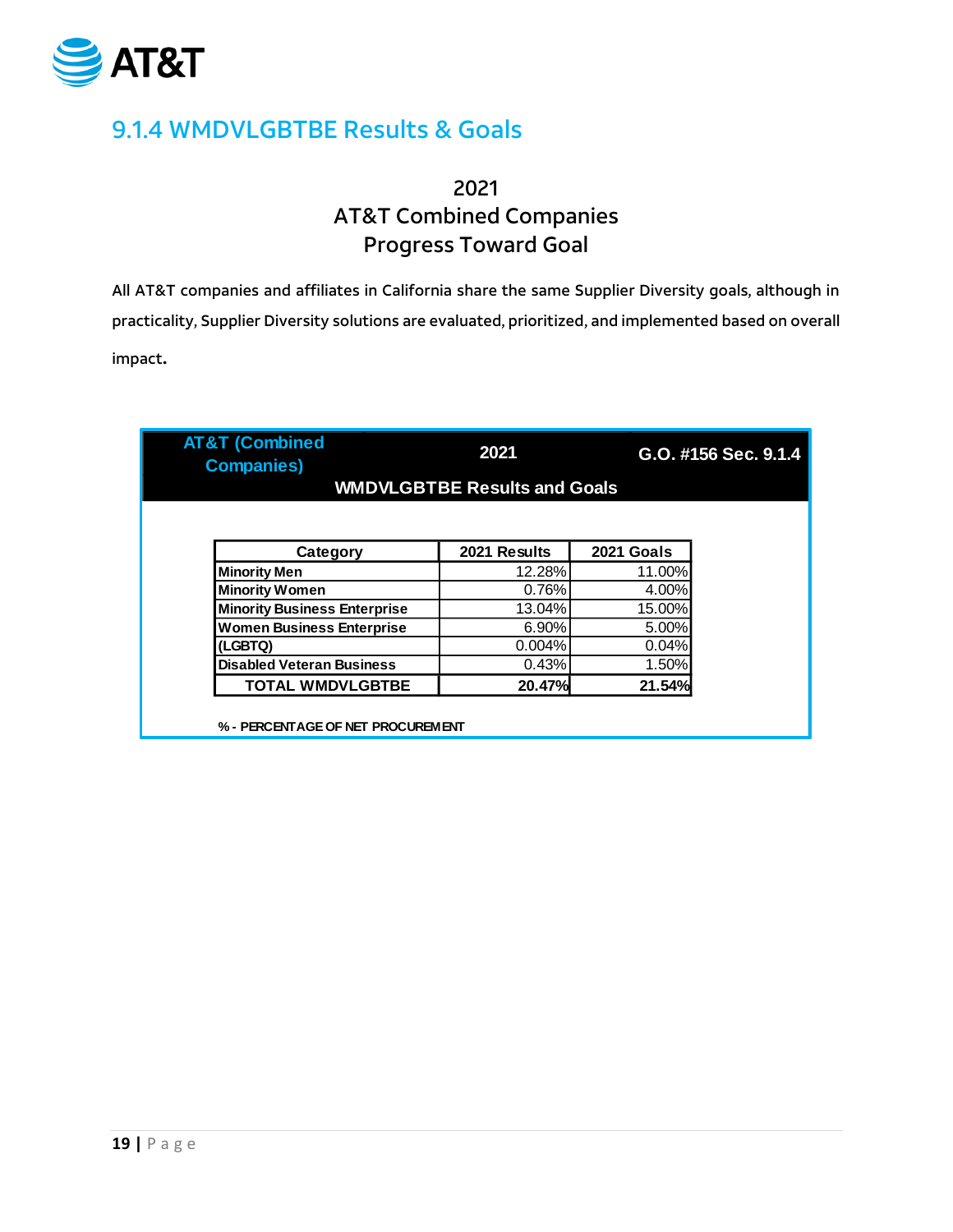

# AT&T companies of California: Progress Toward Goal

| <b>AT&amp;T California</b>                      | 2021                                        | G.O. #156 Sec. 9.1.4           |  |
|-------------------------------------------------|---------------------------------------------|--------------------------------|--|
|                                                 | <b>WMDVLGBTBE Results and Goals</b>         |                                |  |
| Category                                        | 2021 Results                                | 2021 Goals                     |  |
| <b>Minority Men</b>                             | 9.92%                                       | 11.00%                         |  |
| <b>Minority Women</b>                           | 1.88%                                       | 4.00%                          |  |
| <b>Minority Business Enterprise</b>             | 11.80%                                      | 15.00%                         |  |
| <b>Women Business Enterprise</b>                | 10.27%                                      | 5.00%                          |  |
| (LGBTQ)                                         | 0.005%                                      | 0.04%                          |  |
| <b>Disabled Veteran Business</b>                | 1.36%                                       | 1.50%                          |  |
| <b>TOTAL WMDVLGBTBE</b>                         | 23.76%                                      | 21.54%                         |  |
| <b>AT&amp;T Mobility</b>                        | 2021<br><b>WMDVLGBTBE Results and Goals</b> | 156 Sec. 9.1.4                 |  |
| Category                                        | 2021 Results                                | 2021 Goals                     |  |
|                                                 |                                             |                                |  |
| <b>Minority Men</b>                             | 13.24%                                      | 11.00%                         |  |
| <b>Minority Women</b>                           | 0.23%                                       | 4.00%                          |  |
| <b>Minority Business Enterprise</b>             | 13.47%                                      | 15.00%                         |  |
| <b>Women Business Enterprise</b>                | 5.58%                                       | 5.00%                          |  |
|                                                 | 0.003%                                      | 0.04%                          |  |
| (LGBTQ)                                         |                                             |                                |  |
| (DVBE)                                          | 0.08%                                       | 1.50%                          |  |
| <b>TOTAL WMDVLGBTBE</b><br><b>AT&amp;T Corp</b> | 19.14%<br>2021                              | 21.54%<br>G.O. #156 Sec. 9.1.4 |  |
|                                                 | <b>WMDVLGBTBE Results and Goals</b>         |                                |  |
| Category                                        | 2021 Results                                | 2021 Goals                     |  |
| <b>Minority Men</b>                             | 12.21%                                      | 11.00%                         |  |
| <b>Minority Women</b>                           | 1.20%                                       | 4.00%                          |  |
| <b>Minority Business Enterprise</b>             | 13.41%                                      | 15.00%                         |  |
| <b>Women Business Enterprise</b>                | 6.53%                                       | 5.00%                          |  |
| (LGBTQ)                                         | 0.005%                                      | 0.04%                          |  |
| (DVBE)                                          | 0.26%                                       | 1.50%                          |  |
| <b>TOTAL WMDVLGBTBE</b>                         | 20.28%                                      | 21.54%                         |  |
|                                                 | 2021<br><b>WMDVLGBTBE Results and Goals</b> | G.O. #156 Sec. 9.1.4           |  |
| <b>AT&amp;T Long Distance</b><br>Category       | 2021 Results                                | 2021 Goals                     |  |
| <b>Minority Men</b>                             | 12.94%                                      | 11.00%                         |  |
| <b>Minority Women</b>                           | 1.69%                                       | 4.00%                          |  |
| <b>Minority Business Enterprise</b>             | 14.62%                                      | 15.00%                         |  |
| <b>Women Business Enterprise</b>                | 7.72%                                       | 5.00%                          |  |
| (LGBTQ)                                         | 0.007%                                      | 0.04%                          |  |
| (DVBE)                                          | 0.17%                                       | 1.50%                          |  |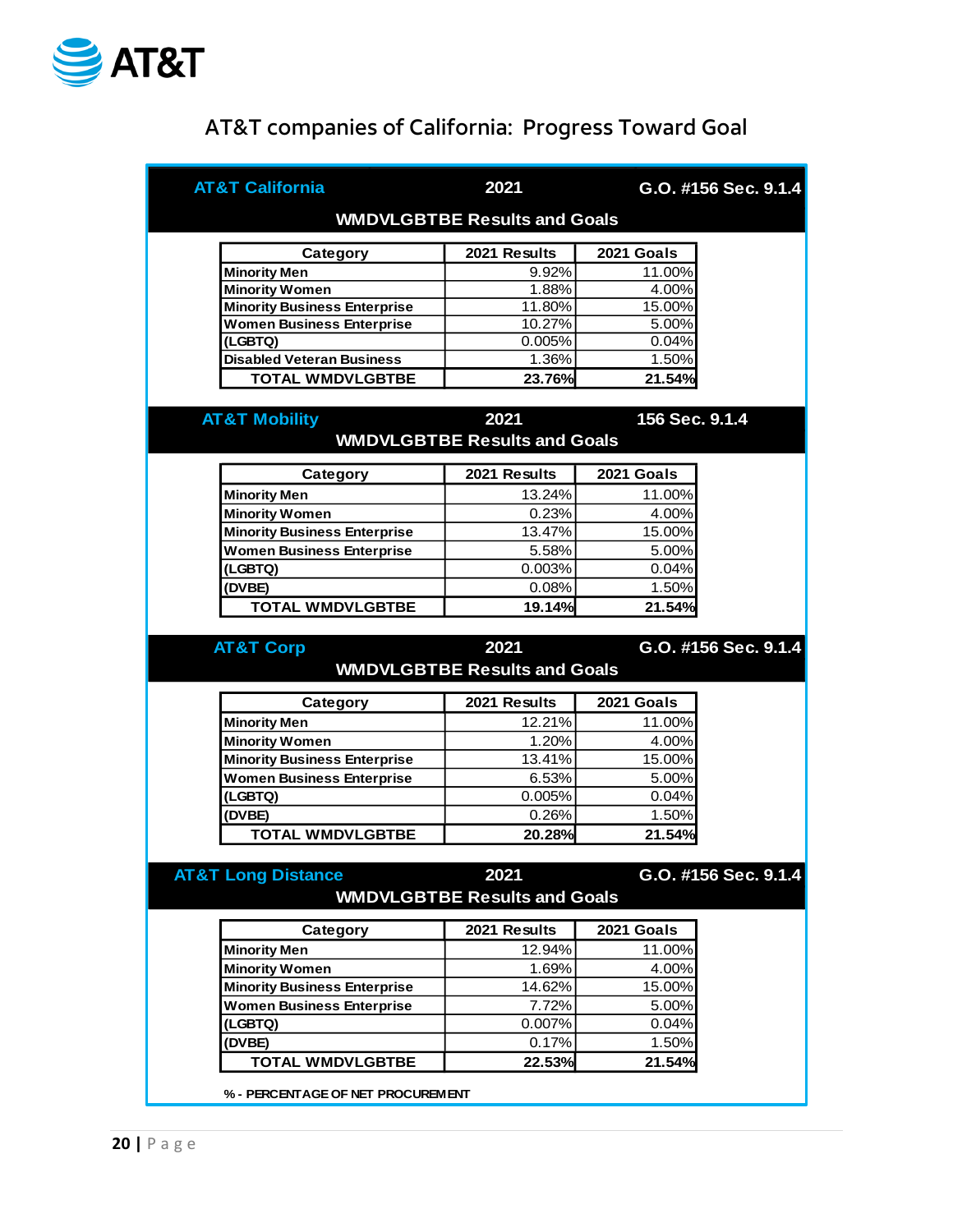

# <span id="page-21-0"></span>9.1.5 Description of Prime Contractor Utilization of WMDVLGBTBE Subcontractors

AT&T has been a longstanding leader in supplier diversity by identifying and promoting diverse businesses for contract opportunities. Supplier diversity managers collaborate with Prime Suppliers to create meaningful goals and develop detailed plans to utilize diverse suppliers for Tier 2 opportunities.

As a result of these efforts, AT&T Prime Suppliers spent \$351 million subcontracting to California M/W/DV/LGBTE businesses in 2021. Additional program achievements for the year were:

- $\circ$  \$2.5 billion in national Tier-2 subcontracting spend
- o Over 50 suppliers exceeded AT&T's 21.5% diversity inclusion goal
- $\circ$  Over 1,600 diverse subcontractors utilized by Prime Suppliers

AT&T did not conduct any physical matchmaking activities in 2021 due to the COVID-19 pandemic. Instead, AT&T invested in enhancements to AT&T's Virtual Matchmaking on Demand (VMOD) tool to better facilitate virtual meetings between Prime Suppliers and vetted diverse suppliers. The enhanced tool supports mobile interactions since many physical offices remain closed. This tool provides a significant return on investment to Prime and Diverse suppliers because it reduces the initial time spent sourcing potential candidates and the need for face-to-face meetings.

- o 289 Prime Suppliers and 1,596 Diverse Suppliers registered in 2021.
- o California‐based businesses represent nearly 19% of all VMOD Portal businesses.

### **AT&T Combined Companies – 2021 Prime Contractor Utilization table**

|                                                                                                                                                                                                                                                                                                                                   | <b>AT&amp;T (Combined Companies)</b> |                           |                                                                      | 2021 Annual Report                              |                                                                                        | G.O. #156 Sec. 9.1.5                                                                 |             |                                   |  |  |  |
|-----------------------------------------------------------------------------------------------------------------------------------------------------------------------------------------------------------------------------------------------------------------------------------------------------------------------------------|--------------------------------------|---------------------------|----------------------------------------------------------------------|-------------------------------------------------|----------------------------------------------------------------------------------------|--------------------------------------------------------------------------------------|-------------|-----------------------------------|--|--|--|
|                                                                                                                                                                                                                                                                                                                                   |                                      |                           | Summary of Prime Contractor Utilization of WMDVLGBTBE Subcontractors |                                                 |                                                                                        |                                                                                      |             |                                   |  |  |  |
|                                                                                                                                                                                                                                                                                                                                   | <b>Minority</b><br>Male              | <b>Minority</b><br>Female | <b>Minority</b><br><b>Business</b><br><b>Enterprise</b><br>(MBE)     | Women<br><b>Business</b><br>Enterprise<br>(WBE) | Lesbian, Gay,<br>Bisexual.<br>Transgender<br><b>Business</b><br>Enterprise<br>(LGBTBE) | <b>Disabled</b><br><b>Veterans</b><br><b>Business</b><br><b>Enterprise</b><br>(DVBE) | Other 8(a)* | <b>TOTAL</b><br><b>WMDVLGBTBE</b> |  |  |  |
| Direct \$                                                                                                                                                                                                                                                                                                                         | \$759,472,723                        | \$57,736,975              | \$817,209,698                                                        | \$418,868,181                                   | \$43,716                                                                               | \$28,949,769                                                                         | \$7,449,121 | \$1,272,520,484                   |  |  |  |
| Subcontracting \$                                                                                                                                                                                                                                                                                                                 | \$214,868,158<br>\$2,270,517         |                           | \$217,138,675                                                        | \$128,812,774                                   | \$278,939                                                                              | \$5,019,801                                                                          | \$0         | \$351,250,190                     |  |  |  |
| Total \$                                                                                                                                                                                                                                                                                                                          | \$1,034,348,373                      | \$547,680,955             | \$322,655                                                            | \$33,969,570                                    | \$7,449,121                                                                            | \$1,623,770,674                                                                      |             |                                   |  |  |  |
|                                                                                                                                                                                                                                                                                                                                   |                                      |                           |                                                                      |                                                 |                                                                                        |                                                                                      |             |                                   |  |  |  |
| Direct%                                                                                                                                                                                                                                                                                                                           | 9.57%                                | 0.73%                     | 10.30%                                                               | 5.28%                                           | 0.00%                                                                                  | 0.36%                                                                                | 0.09%       | 16.04%                            |  |  |  |
| Subcontracting %                                                                                                                                                                                                                                                                                                                  | 2.71%                                | 0.03%                     | 2.74%                                                                | 1.62%                                           | 0.00%                                                                                  | 0.06%                                                                                | 0.00%       | 4.43%                             |  |  |  |
| Total %                                                                                                                                                                                                                                                                                                                           | <b>12.28%</b>                        | 0.76%                     | <b>13.04%</b>                                                        | 6.90%                                           | 0.00%                                                                                  | 0.43%                                                                                | 0.09%       | 20.47%                            |  |  |  |
| Net Procurement**<br>\$7,933,390,653<br>NOTE: *FIRMS CLASSIFIED AS 8(a) OF SMALL BUSINESS ADMINISTRATION INCLUDES NON-WMDVLGBTBE<br>**NET PROCUREMENT INCLUDES PURCHASE ORDER. NON-PURCHASE ORDER. AND CREDIT CARD DOLLARS<br>% - PERCENTAGE OF NET PROCUREMENT<br>Direct - DIRECT PROCUREMENT<br>Sub - SUBCONTRACTOR PROCUREMENT |                                      |                           |                                                                      |                                                 |                                                                                        |                                                                                      |             |                                   |  |  |  |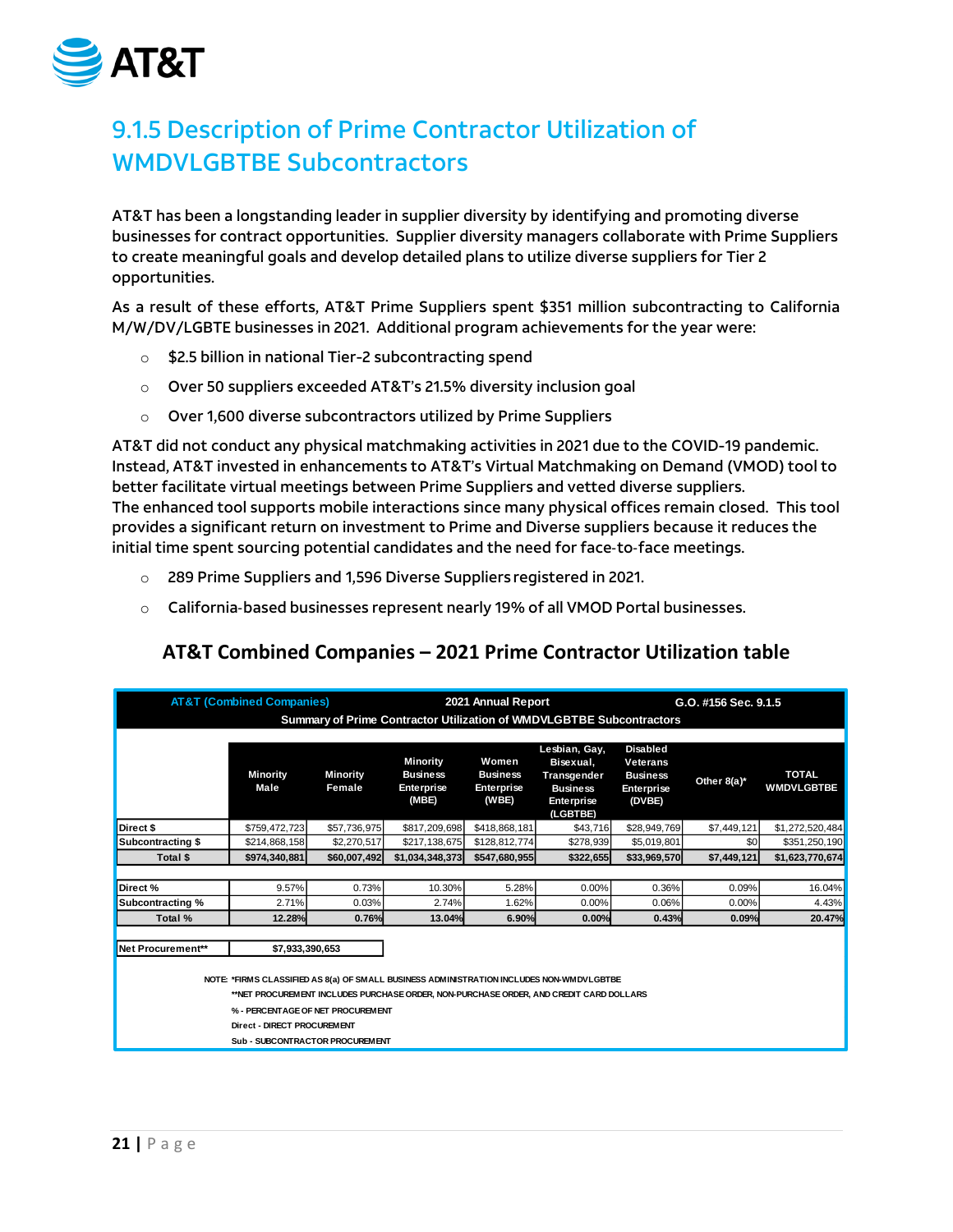

# AT&T companies of California – 2021 Prime Contractor Utilization table

|                             | <b>AT&amp;T California</b>                                                               |                                  | Summary of Prime Contractor Utilization of WMDVLGBTBE Subcontractors | 2021 Annual Report                                     |                                                                                               |                                                                               | G.O. #156 Sec. 9.1.5 |                                   |
|-----------------------------|------------------------------------------------------------------------------------------|----------------------------------|----------------------------------------------------------------------|--------------------------------------------------------|-----------------------------------------------------------------------------------------------|-------------------------------------------------------------------------------|----------------------|-----------------------------------|
|                             | Minority<br>Male                                                                         | <b>Minority</b><br><b>Female</b> | Minority<br><b>Business</b><br><b>Enterprise</b><br>(MBE)            | Women<br><b>Business</b><br><b>Enterprise</b><br>(WBE) | Lesbian, Gay,<br>Bisexual,<br>Transgender<br><b>Business</b><br><b>Enterprise</b><br>(LGBTBE) | <b>Disabled</b><br>Veterans<br><b>Business</b><br>Enterprise<br>(DVBE)        | Other 8(a)*          | <b>TOTAL</b><br><b>WMDVLGBTBE</b> |
| Direct \$                   | \$143,414,739                                                                            | \$38,243,995                     | \$181,658,733                                                        | \$175,350,335                                          | \$29,251                                                                                      | \$26,618,951                                                                  | \$6,830,165          | \$390,487,435                     |
| Subcontracting \$           | \$61,618,983                                                                             | \$651,129                        | \$62,270,113                                                         | \$36,940,384                                           | \$79,993                                                                                      | \$1,439,557                                                                   | \$0                  | \$100,730,047                     |
| Total \$                    | \$205,033,722                                                                            | \$38,895,124                     | \$243,928,846                                                        | \$212,290,719                                          | \$109,244                                                                                     | \$28,058,508                                                                  | \$6,830,165          | \$491,217,481                     |
| Direct%                     | 6.94%                                                                                    | 1.85%                            | 8.79%                                                                | 8.48%                                                  | 0.00%                                                                                         | 1.29%                                                                         | 0.33%                | 18.89%                            |
| <b>Subcontracting %</b>     | 2.98%                                                                                    | 0.03%                            | 3.01%                                                                | 1.79%                                                  | 0.00%                                                                                         | 0.07%                                                                         | 0.00%                | 4.87%                             |
| Total %                     | 9.92%                                                                                    | 1.88%                            | 11.80%                                                               | 10.27%                                                 | 0.01%                                                                                         | 1.36%                                                                         | 0.33%                | 23.76%                            |
| Net Procurement**           | \$2,067,322,139                                                                          |                                  |                                                                      |                                                        |                                                                                               |                                                                               |                      |                                   |
|                             | <b>AT&amp;T Mobility</b>                                                                 |                                  | Summary of Prime Contractor Utilization of WMDVLGBTBE Subcontractors | 2021 Annual Report                                     |                                                                                               |                                                                               | G.O. #156 Sec. 9.1.5 |                                   |
|                             |                                                                                          |                                  |                                                                      |                                                        |                                                                                               |                                                                               |                      |                                   |
|                             | Minority<br>Male                                                                         | <b>Minority</b><br><b>Female</b> | <b>Minority</b><br><b>Business</b><br><b>Enterprise</b><br>(MBE)     | Women<br><b>Business</b><br><b>Enterprise</b><br>(WBE) | Lesbian, Gay,<br>Bisexual,<br>Transgender<br><b>Business</b><br><b>Enterprise</b><br>(LGBTBE) | <b>Disabled</b><br>Veterans<br><b>Business</b><br><b>Enterprise</b><br>(DVBE) | Other 8(a)*          | <b>TOTAL</b><br>WMDVLGBTBE        |
| Direct \$                   | \$543,027,640                                                                            | \$10,239,069                     | \$553,266,709                                                        | \$205,440,070                                          | \$6,191                                                                                       | \$866,431                                                                     | \$68,209             | \$759,647,610                     |
| Subcontracting \$           | \$131,820,606                                                                            | \$1,392,952                      | \$133,213,558                                                        | \$79,026,032                                           | \$171,128                                                                                     | \$3.079.624                                                                   | \$0                  | \$215,490,343                     |
| Total \$                    | \$674.848.246                                                                            | \$11,632,021                     | \$686,480,267                                                        | \$284.466.103                                          | \$177,319                                                                                     | \$3,946,056                                                                   | \$68,209             | \$975,137,953                     |
| Direct%                     | 10.66%                                                                                   | 0.20%                            | 10.86%                                                               | 4.03%                                                  | 0.00%                                                                                         | 0.02%                                                                         | 0.00%                | 14.91%                            |
| Subcontracting %            | 2.59%                                                                                    | 0.03%                            | 2.61%                                                                | 1.55%                                                  | 0.00%                                                                                         | 0.06%                                                                         | 0.00%                | 4.23%                             |
| Total %                     | 13.24%                                                                                   | 0.23%                            | 13.47%                                                               | 5.58%                                                  | 0.00%                                                                                         | 0.08%                                                                         | 0.00%                | 19.14%                            |
|                             |                                                                                          |                                  |                                                                      |                                                        |                                                                                               |                                                                               |                      |                                   |
| Net Procurement**           | \$5,095,123,045                                                                          |                                  |                                                                      |                                                        |                                                                                               |                                                                               |                      |                                   |
|                             | <b>AT&amp;T Corp</b>                                                                     |                                  |                                                                      | 2021 Annual Report                                     |                                                                                               |                                                                               | G.O. #156 Sec. 9.1.5 |                                   |
|                             |                                                                                          |                                  | Summary of Prime Contractor Utilization of WMDVLGBTBE Subcontractors |                                                        |                                                                                               |                                                                               |                      |                                   |
|                             |                                                                                          |                                  |                                                                      |                                                        |                                                                                               |                                                                               |                      |                                   |
|                             |                                                                                          |                                  |                                                                      |                                                        |                                                                                               |                                                                               |                      |                                   |
|                             |                                                                                          |                                  | <b>Minority</b>                                                      | Women                                                  | Lesbian, Gay,<br>Bisexual,                                                                    | <b>Disabled</b><br>Veterans                                                   |                      |                                   |
|                             | <b>Minority</b>                                                                          | <b>Minority</b>                  | <b>Business</b>                                                      | <b>Business</b>                                        | Transgender                                                                                   | <b>Business</b>                                                               |                      | <b>TOTAL</b>                      |
|                             | Male                                                                                     | Female                           | <b>Enterprise</b><br>(MBE)                                           | <b>Enterprise</b><br>(WBE)                             | <b>Business</b><br><b>Enterprise</b>                                                          | Enterprise<br>(DVBE)                                                          | Other 8(a)*          | <b>WMDVLGBTBE</b>                 |
| Direct \$                   | \$68,609,129                                                                             | \$8,455,385                      | \$77,064,514                                                         | \$35,444,581                                           | (LGBTBE)<br>\$7,182                                                                           | \$1,424,504                                                                   | \$545,920            | \$114,486,700                     |
| <b>Subcontracting \$</b>    | \$19,573,344                                                                             | \$206,832                        | \$19,780,176                                                         | \$11,734,157                                           | \$25,410                                                                                      | \$457,277                                                                     | \$C                  | \$31,997,019                      |
| Total \$                    | \$88,182,472                                                                             | \$8,662,217                      | \$96,844,690                                                         | \$47,178,738                                           | \$32,592                                                                                      | \$1,881,781                                                                   | \$545,920            | \$146,483,720                     |
| Direct%                     | 9.50%                                                                                    | 1.17%                            | 10.67%                                                               | 4.91%                                                  | 0.00%                                                                                         | 0.20%                                                                         | 0.08%                | 15.85%                            |
| Subcontracting %            | 2.71%                                                                                    | 0.03%                            | 2.74%                                                                | 1.62%                                                  | 0.00%                                                                                         | 0.06%                                                                         | 0.00%                | 4.43%                             |
| Total %                     | 12.21%                                                                                   | 1.20%                            | 13.41%                                                               | 6.53%                                                  | 0.00%                                                                                         | 0.26%                                                                         | 0.08%                | 20.28%                            |
| Net Procurement**           | \$722,429,886                                                                            |                                  |                                                                      |                                                        |                                                                                               |                                                                               |                      |                                   |
|                             |                                                                                          |                                  |                                                                      |                                                        |                                                                                               |                                                                               |                      |                                   |
|                             | <b>AT&amp;T Long Distance</b>                                                            |                                  | Summary of Prime Contractor Utilization of WMDVLGBTBE Subcontractors | 2021 Annual Report                                     |                                                                                               |                                                                               | G.O. #156 Sec. 9.1.5 |                                   |
|                             |                                                                                          |                                  |                                                                      |                                                        |                                                                                               |                                                                               |                      |                                   |
|                             |                                                                                          |                                  |                                                                      |                                                        | Lesbian, Gay,                                                                                 | <b>Disabled</b>                                                               |                      |                                   |
|                             |                                                                                          |                                  | <b>Minority</b>                                                      | Women                                                  | Bisexual,                                                                                     | Veterans                                                                      |                      |                                   |
|                             | Minority                                                                                 | <b>Minority</b><br>Female        | <b>Business</b>                                                      | <b>Business</b>                                        | Transgender                                                                                   | <b>Business</b>                                                               | Other 8(a)*          | <b>TOTAL</b><br><b>WMDVLGBTBE</b> |
|                             | Male                                                                                     |                                  | <b>Enterprise</b><br>(MBE)                                           | <b>Enterprise</b><br>(WBE)                             | <b>Business</b><br><b>Enterprise</b>                                                          | Enterprise<br>(DVBE)                                                          |                      |                                   |
|                             |                                                                                          |                                  |                                                                      |                                                        | (LGBTBE)                                                                                      |                                                                               |                      |                                   |
| Direct \$                   | \$4,421,216                                                                              | \$798,526                        | \$5,219,742                                                          | \$2,633,194                                            | \$1,092                                                                                       | \$39,883                                                                      | \$4,828              | \$7,898,739                       |
| <b>Subcontracting \$</b>    | \$1,855,225                                                                              | \$19,604                         | \$1,874,829                                                          | \$1,112,201                                            | \$2,408                                                                                       | \$43,342                                                                      | \$0                  | \$3,032,781                       |
| Total \$                    | \$6,276,441                                                                              | \$818,130                        | \$7,094,571                                                          | \$3,745,396                                            | \$3,501                                                                                       | \$83,225                                                                      | \$4,828              | \$10,931,520                      |
| Direct%<br>Subcontracting % | 9.11%<br>3.82%                                                                           | 1.65%<br>0.04%                   | 10.76%<br>3.86%                                                      | 5.43%<br>2.29%                                         | 0.00%<br>0.00%                                                                                | 0.08%<br>0.09%                                                                | 0.01%<br>0.00%       | 16.28%<br>6.25%                   |
| Total %                     | 12.94%                                                                                   | 1.69%                            | 14.62%                                                               | 7.72%                                                  | 0.01%                                                                                         | 0.17%                                                                         | 0.01%                | 22.53%                            |
|                             |                                                                                          |                                  |                                                                      |                                                        |                                                                                               |                                                                               |                      |                                   |
| Net Procurement**           | \$48,515,584                                                                             |                                  |                                                                      |                                                        |                                                                                               |                                                                               |                      |                                   |
|                             |                                                                                          |                                  |                                                                      |                                                        |                                                                                               |                                                                               |                      |                                   |
|                             | NOTE: *FIRMS CLASSIFIED AS 8(a) OF SMALL BUSINESS ADMINISTRATION INCLUDES NON-WMDVLGBTBE |                                  |                                                                      |                                                        |                                                                                               |                                                                               |                      |                                   |
|                             | **NET PROCUREMENT INCLUDES PURCHASE ORDER, NON-PURCHASE ORDER, AND CREDIT CARD DOLLARS   |                                  |                                                                      |                                                        |                                                                                               |                                                                               |                      |                                   |
|                             | % - PERCENTAGE OF NET PROCUREMENT                                                        |                                  |                                                                      |                                                        |                                                                                               |                                                                               |                      |                                   |
|                             | Direct - DIRECT PROCUREM ENT<br>Sub - SUBCONTRACTOR PROCUREM ENT                         |                                  |                                                                      |                                                        |                                                                                               |                                                                               |                      |                                   |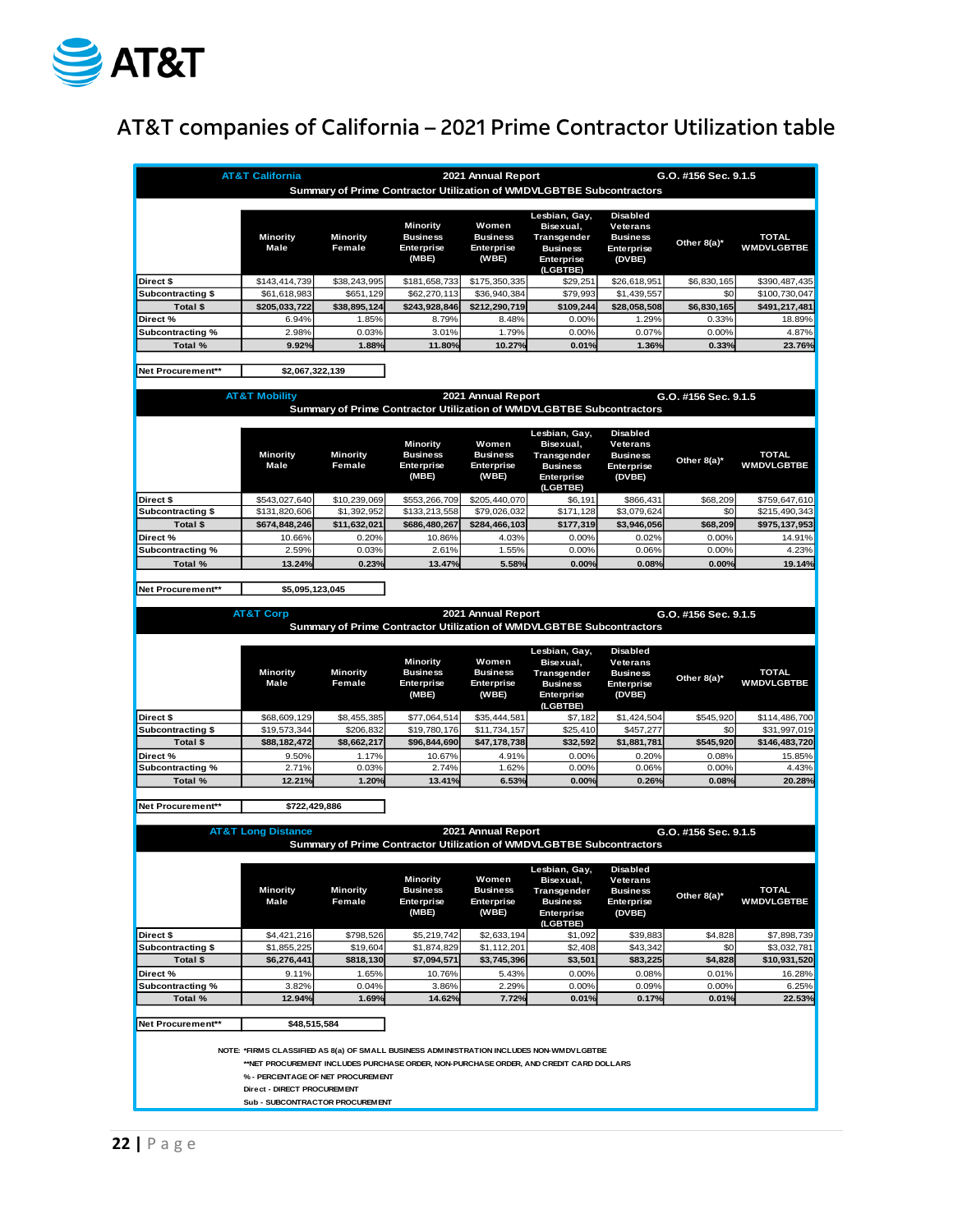

# <span id="page-23-0"></span>9.1.6 List of WMDVLGBTBE Complaints Received & Current **Status**

No formal complaints were filed against any AT&T company or its affiliates.

# <span id="page-23-1"></span>9.1.7 Description of Efforts to Recruit WMDVLGBTBE Suppliers in Low Utilization Categories

#### <span id="page-23-2"></span>Legal

Throughout the year, AT&T Legal encouraged the use of diverse firms with diverse professionals, including women, minorities, disabled veterans, and LGBTQ+ professionals. AT&T's Legal Department also demonstrated diversity and inclusion support via the following programs:

- $\circ$  For the seventh consecutive year, the Western Northern California Region of AT&T cosponsored Centro Legal de la Raza's annual Diversity Legal Pipeline (DLP) program cofounded by AT&T in 2014 to provide a one week-long program for undergrads and recent college graduates interested in pursuing a legal career. The DLP program introduced students from disadvantaged backgrounds to judges and attorneys from different practice areas (big law, public interest, corporate and government), explained what to expect in law school, included a LSAT workshop, and reviewed in detail the law school application process.
- o Asian Americans Advancing Justice of Los Angeles Fellowship
- o Association of Corporate Counsel, Southern California Chapter
- o Bay Area Lawyers for Individual Freedom Annual Gala (LGBT)
- $\circ$  Bar Association of San Francisco Justice and Diversity Center Annual Gala
- o Bar Association of San Francisco Minority Students Scholarship
- $\circ$  Bar Association of San Francisco Women's Impact Network (No Class Ceiling 2.0)
- o 100 Black Men of the Bay Area's Annual Scholarship Gala
- $\circ$  Black Women Lawyers Association of Los Angeles Foundation Scholarship
- $\circ$  Centro Legal de la Raza's Youth Law Academy, Diversity Legal Pipeline program
- o Charles Houston Bar Association Annual Scholarship Gala Dinner
- $\circ$  Constitutional Rights Foundation Los Angeles/AT&T sponsored Mock Trial Institute
- o Hastings School of Law Women's Leadership Edge Sponsorship
- $\circ$  John M. Langston Bar Association (AT&T named scholarship)
- o The Mexican American Bar Foundation.

Parallel to Supplier Diversity, our Legal Department's Diversity & Inclusion Committee is keen to promote diversity within the legal profession. The Committee's initiatives consisted of four pillars: (1) Pipeline for elementary students, high school students, college students, and young lawyers; (2) Sponsorships and Bar Associations; (3) Supplier Diversity; and (4) Attorney Engagement. The program initiatives included: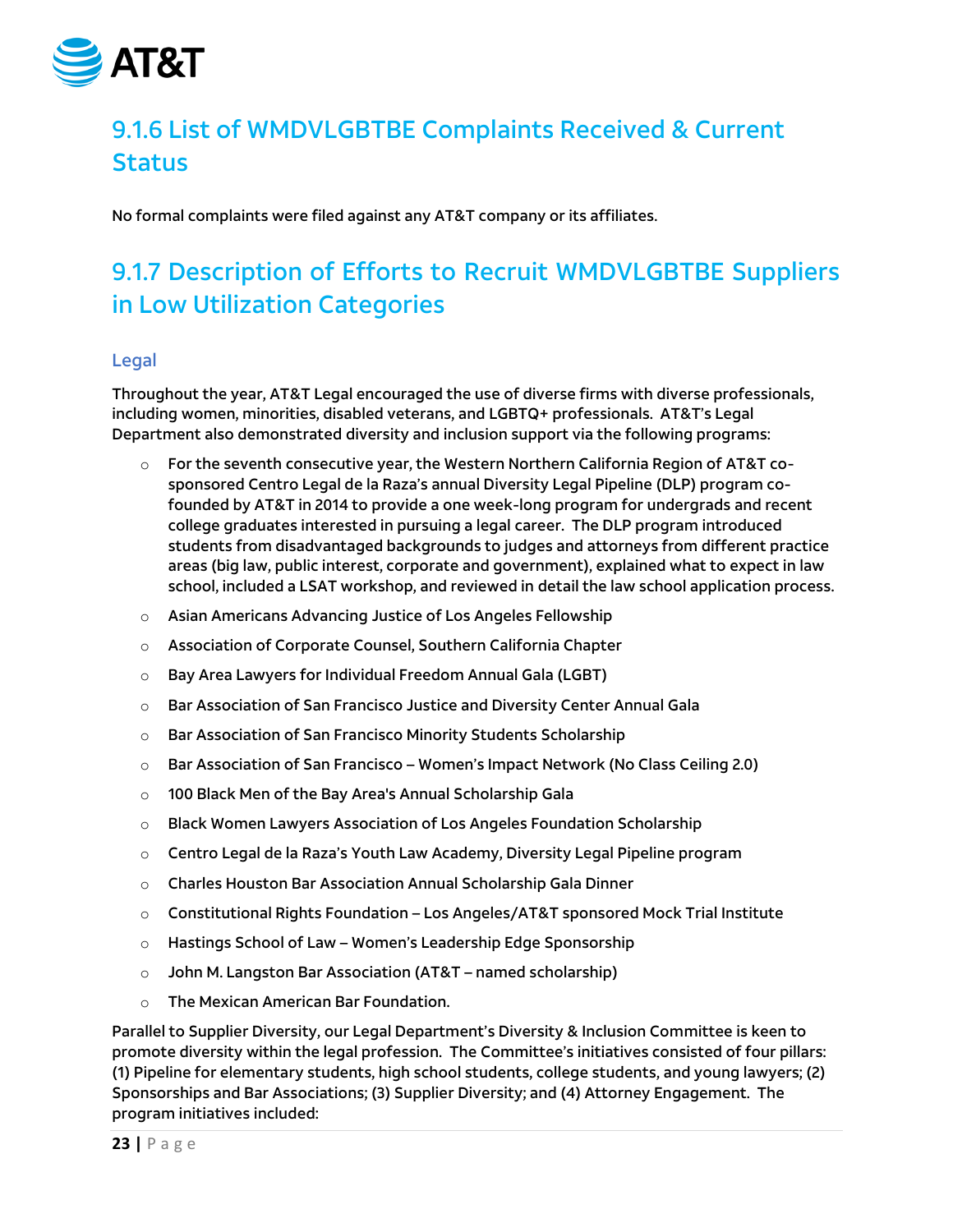

- $\circ$  Engaged over 4,700 students and young attorneys in their pipeline initiatives
- $\circ$  Had over 150 attorneys and staff to participate in DEI activities
- $\circ$  Donated over \$50,000 in scholarships that went directly for student use
- $\circ$  Devoted efforts to work against systemic racism by advancing and promoting efforts that provided equal opportunities for minorities, women, disabled veterans and persons, and persons who identify as LGBTQ+. The Committee engaged in collaborative strategies with AT&T and the Legal Department to assess, educate, and act to eradicate racial inequality.

#### <span id="page-24-0"></span>Advertising

AT&T's Advertising category ranks among one of the highest spend categories, and the Supplier Diversity team is committed and engaged in strategic conversations to continuously improve Supplier Diversity results. While AT&T's agencies of record led the bulk of projects, prime vendors subcontracted with small minority businesses in key categories such as technology, production, marketing, digital, research, talent, and creative.

AT&T's momentum garnered the following successes in 2021:

- $\circ$  70% Advertising Prime Suppliers submitted a supplier diversity goal plan.
- $\circ$  80% Advertising Prime Suppliers met or exceed their diversity inclusion goal.
- $\circ$  \$200 million spent with M/W/DV/LGBTBEs nationally, a \$25 million increase.

Concurrent with our Supplier Diversity efforts, in 2022, we are working to design a process for measuring diverse talent within our advertising content. This effort will likely involve our agencies of record reporting on ethnicity and gender for leading roles in AT&T advertising. We believe that such action will provide us the necessary baseline to measure or efforts and set expectations.

#### <span id="page-24-1"></span>Finance

The AT&T investment and treasury teams remain very active in pursuing emerging and diverse firms. For the purposes of this exercise, we defined an emerging and diverse firm as one in which diverse senior investment professionals hold at least 33% of the carried interest and/or ownership of the management company.

- $\circ$  Prior to 2015, AT&T private market investments committed \$201 million to an emerging manager fund-of-funds and a separate account, the latter of which has been managed on a discretionary basis by an external investment manager since 2005. Subsequently, AT&T has closed \$391 million in commitments to 19 emerging manager-led funds on a direct basis as of December 31, 2021.
- $\circ$  AT&T public markets investment has allocated a total of \$559 million to three emerging managers as of December 31, 2021.
- $\circ$  After a very active 2020, one of AT&T's key financial priorities was reducing debt ratios. Consequently, debt underwriting activity in 2021 was modest. In 2021, AT&T treasury engaged with eight diverse firms with fees totaling \$732 thousand.

During 2022 AT&T Treasury and Investment teams will continue to focus on procuring diverse firms for future opportunities - many still in various stages of our process for consideration.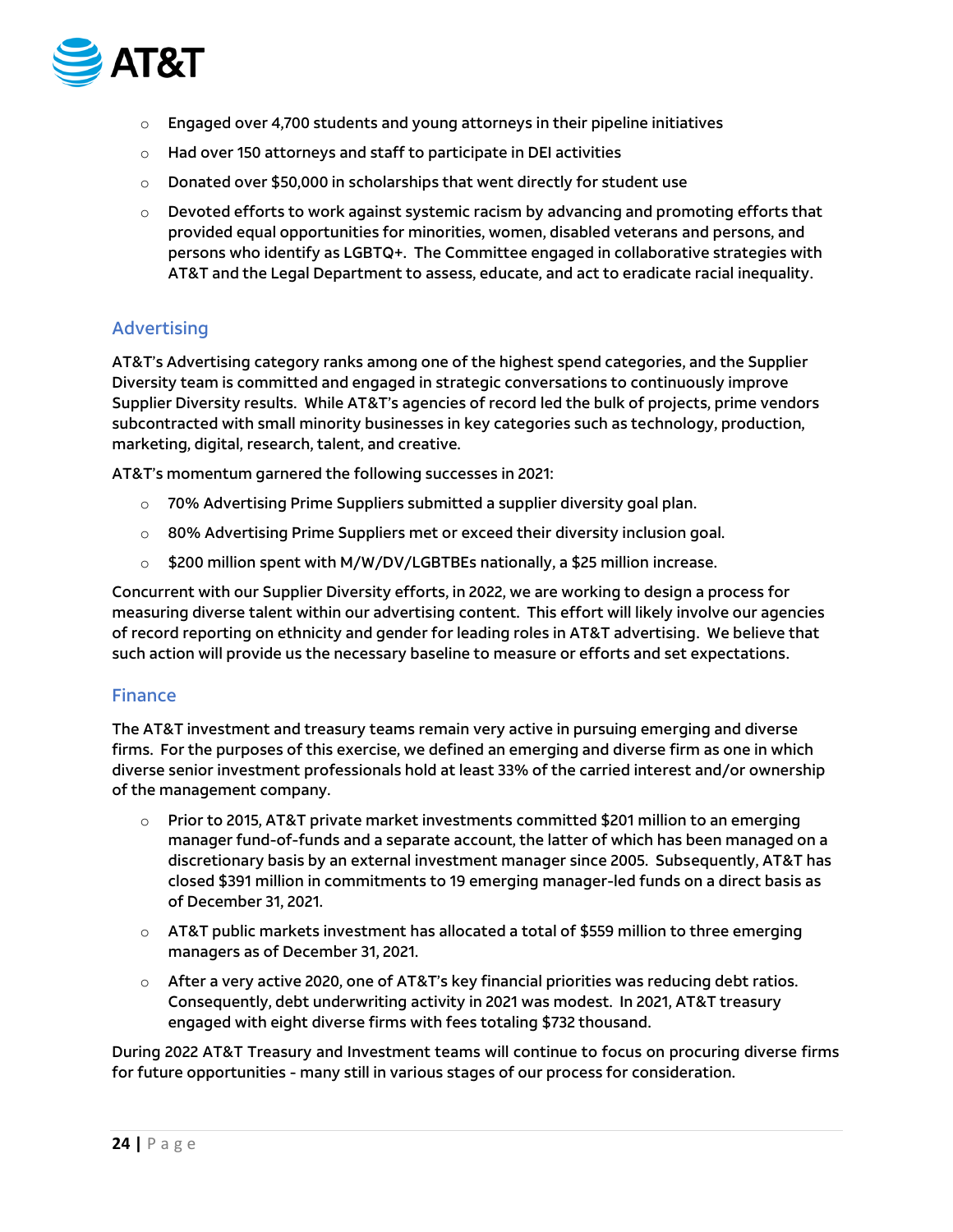

# 10.1.1 AT&T Supplier Diversity Goals

#### **Table Annual Short, Mid, & LT Goals by SIC**

AT&T Supplier Diversity program strives to achieve diverse supplier participation in all areas of the business, although in practicality Supplier Diversity solutions are evaluated, prioritized and implemented based on overall impact.

<span id="page-25-1"></span><span id="page-25-0"></span>

|            | M/W/DV/LGBTQBE Annual Short, Mid, and Long-Term Goals by SIC Category               |               |                                                    |                                                        |                                                                       |                                                                    |                                               |            |                                    |                                                          |                                                                |                                        |                                                                        |            |                             |                                                          |                                                                       |                                                                    |                                                                    |
|------------|-------------------------------------------------------------------------------------|---------------|----------------------------------------------------|--------------------------------------------------------|-----------------------------------------------------------------------|--------------------------------------------------------------------|-----------------------------------------------|------------|------------------------------------|----------------------------------------------------------|----------------------------------------------------------------|----------------------------------------|------------------------------------------------------------------------|------------|-----------------------------|----------------------------------------------------------|-----------------------------------------------------------------------|--------------------------------------------------------------------|--------------------------------------------------------------------|
|            | Long-Term 2024<br>Short-Term 2022<br>Mid-Term 2023                                  |               |                                                    |                                                        |                                                                       |                                                                    |                                               |            |                                    |                                                          |                                                                |                                        |                                                                        |            |                             |                                                          |                                                                       |                                                                    |                                                                    |
|            |                                                                                     | Minority      | Total<br>Minority<br><b>Business</b><br>Enterprise | Total<br>Women<br><b>Business</b><br><b>Enterprise</b> | Total<br>Minority &<br>Women<br><b>Business</b><br><b>Enterprises</b> | <b>Disabled</b><br>Veteran<br><b>Business</b><br><b>Enterprise</b> | <b>LGBTQ</b><br><b>Business</b><br>Enterprise | Minority   | <b>Minority</b><br><b>Business</b> | Women<br><b>Business</b><br><b>Enterprise Enterprise</b> | Total<br>Minority 8<br>Women<br><b>Business</b><br>Enterprises | Disabled<br>Veteran<br><b>Business</b> | Disabled<br>Veteran<br><b>Business</b><br><b>Enterprise Enterprise</b> | Minority   | Minority<br><b>Business</b> | Women<br><b>Business</b><br><b>Enterprise Enterprise</b> | Total<br>Minority &<br>Women<br><b>Business</b><br><b>Enterprises</b> | <b>Disabled</b><br>Veteran<br><b>Business</b><br><b>Enterprise</b> | <b>Disabled</b><br>Veteran<br><b>Business</b><br><b>Enterprise</b> |
| <b>SIC</b> | Product/Service<br><b>Descriptions</b>                                              | Меп<br>Women  | <b>MBE</b>                                         | WBE                                                    | M/WBE                                                                 | <b>DVBE</b>                                                        | <b>LGBTQ</b>                                  | Men Women  | <b>MBE</b>                         | WBE                                                      | M/WBE                                                          | <b>DVBE</b>                            | <b>LGBTQ</b>                                                           | Men Nomen  | <b>MBE</b>                  | <b>WBE</b>                                               | M/WBE                                                                 | <b>DVBE</b>                                                        | <b>LGBTQ</b>                                                       |
| 15         | <b>Building Construction/General</b><br>Contractors<br>perative Builders            | 11.0%<br>4.0% | 15.0%                                              | 5.0%                                                   | 20.0%                                                                 | 1.5%                                                               | 0.04%                                         | 11.0% 4.0% | 15.0%                              | 5.0%                                                     | 20.0%                                                          | 1.5%                                   | 0.04%                                                                  | 11.0% 4.0% | 15.0%                       | 5.0%                                                     | 20.0%                                                                 | 1.5%                                                               | 0.04%                                                              |
| 17         | Construction<br>Special Trade Contractors                                           | 11.0% 4.0%    | 15.0%                                              | 5.0%                                                   | 20.0%                                                                 | 1.5%                                                               | 0.04%                                         | 11.0% 4.0% | 15.0%                              | 5.0%                                                     | 20.0%                                                          | 1.5%                                   | 0.04%                                                                  | 11.0% 4.0% | 15.0%                       | 5.0%                                                     | 20.0%                                                                 | 1.5%                                                               | 0.04%                                                              |
| 35         | ndustrial/Commercial Machinery<br>Computer Equipment                                | 4.0%<br>11.0% | 15.0%                                              | 5.0%                                                   | 20.0%                                                                 | 1.5%                                                               | 0.04%                                         | 11.0% 4.0% | 15.0%                              | 5.0%                                                     | 20.0%                                                          | 1.5%                                   | 0.04%                                                                  | 11.0% 4.0% | 15.0%                       | 5.0%                                                     | 20.0%                                                                 | 1.5%                                                               | 0.04%                                                              |
| 36         | Electronic - Other Electrical<br>Equipment/Components<br>Except Computer Equipment) | 11.0% 4.0%    | 15.0%                                              | 5.0%                                                   | 20.0%                                                                 | 1.5%                                                               | 0.04%                                         | 11.0% 4.0% | 15.0%                              | 5.0%                                                     | 20.0%                                                          | 1.5%                                   | 0.04%                                                                  | 11.0% 4.0% | 15.0%                       | 5.0%                                                     | 20.0%                                                                 | 1.5%                                                               | 0.04%                                                              |
|            | 47 Transportation Services                                                          | 4.0%<br>11.0% | 15.0%                                              | 5.0%                                                   | 20.0%                                                                 | 1.5%                                                               | 0.04%                                         | 11.0% 4.0% | 15.0%                              | 5.0%                                                     | 20.0%                                                          | 1.5%                                   | 0.04%                                                                  | 11.0% 4.0% | 15.0%                       | 5.0%                                                     | 20.0%                                                                 | 1.5%                                                               | 0.04%                                                              |
|            | 50 Wholesale Trade/Durable Goods                                                    | 11.0% 4.0%    | 15.0%                                              | 5.0%                                                   | 20.0%                                                                 | 1.5%                                                               | 0.04%                                         | 11.0% 4.0% | 15.0%                              | 5.0%                                                     | 20.0%                                                          | 1.5%                                   | 0.04%                                                                  | 11.0% 4.0% | 15.0%                       | 5.0%                                                     | 20.0%                                                                 | 1.5%                                                               | 0.04%                                                              |
|            | 51 Wholesale Trade/Non-Durable Good                                                 | 11.0%<br>4.0% | 15.0%                                              | 5.0%                                                   | 20.0%                                                                 | 1.5%                                                               | 0.04%                                         | 11.0% 4.0% | 15.0%                              | 5.0%                                                     | 20.0%                                                          | 1.5%                                   | 0.04%                                                                  | 11.0% 4.0% | 15.0%                       | 5.0%                                                     | 20.0%                                                                 | 1.5%                                                               | 0.04%                                                              |
| 55         | utomotive Dealers<br>Gasoline Service Stations                                      | 11.0% 4.0%    | 15.0%                                              | 5.0%                                                   | 20.0%                                                                 | 1.5%                                                               | 0.04%                                         | 11.0% 4.0% | 15.0%                              | 5.0%                                                     | 20.0%                                                          | 1.5%                                   | 0.04%                                                                  | 11.0% 4.0% | 15.0%                       | 5.0%                                                     | 20.0%                                                                 | 1.5%                                                               | 0.04%                                                              |
|            | 73 Business Services                                                                | 11.0%<br>4.0% | 15.0%                                              | 5.0%                                                   | 20.0%                                                                 | 1.5%                                                               | 0.04%                                         | 11.0% 4.0% | 15.0%                              | 5.0%                                                     | 20.0%                                                          | 1.5%                                   | 0.04%                                                                  | 11.0% 4.0% | 15.0%                       | 5.0%                                                     | 20.0%                                                                 | 1.5%                                                               | 0.04%                                                              |
|            | 81 Legal Services                                                                   | 11.0% 4.0%    | 15.0%                                              | 5.0%                                                   | 20.0%                                                                 | 1.5%                                                               | 0.04%                                         | 11.0% 4.0% | 15.0%                              | 5.0%                                                     | 20.0%                                                          | 1.5%                                   | 0.04%                                                                  | 11.0% 4.0% | 15.0%                       | 5.0%                                                     | 20.0%                                                                 | 1.5%                                                               | 0.04%                                                              |
| 87         | Engineering, Accounting, Research<br>Management and Related Services                | 11.0% 4.0%    | 15.0%                                              | 5.0%                                                   | 20.0%                                                                 | 1.5%                                                               | 0.04%                                         | 11.0% 4.0% | 15.0%                              | 5.0%                                                     | 20.0%                                                          | 1.5%                                   | 0.04%                                                                  | 11.0% 4.0% | 15.0%                       | 5.0%                                                     | 20.0%                                                                 | 1.5%                                                               | 0.04%                                                              |
|            | <b>Grand Total</b>                                                                  | 11.0% 4.0%    | 15.0%                                              | 5.0%                                                   | 20.0%                                                                 | 1.5%                                                               | 0.04%                                         | #### 4.0%  | 15.0%                              | 5.0%                                                     | 20.0%                                                          | 1.5%                                   | 0.04%                                                                  | #### 4.0%  | 15.0%                       | 5.0%                                                     | 20.0%                                                                 | 1.5%                                                               | 0.04%                                                              |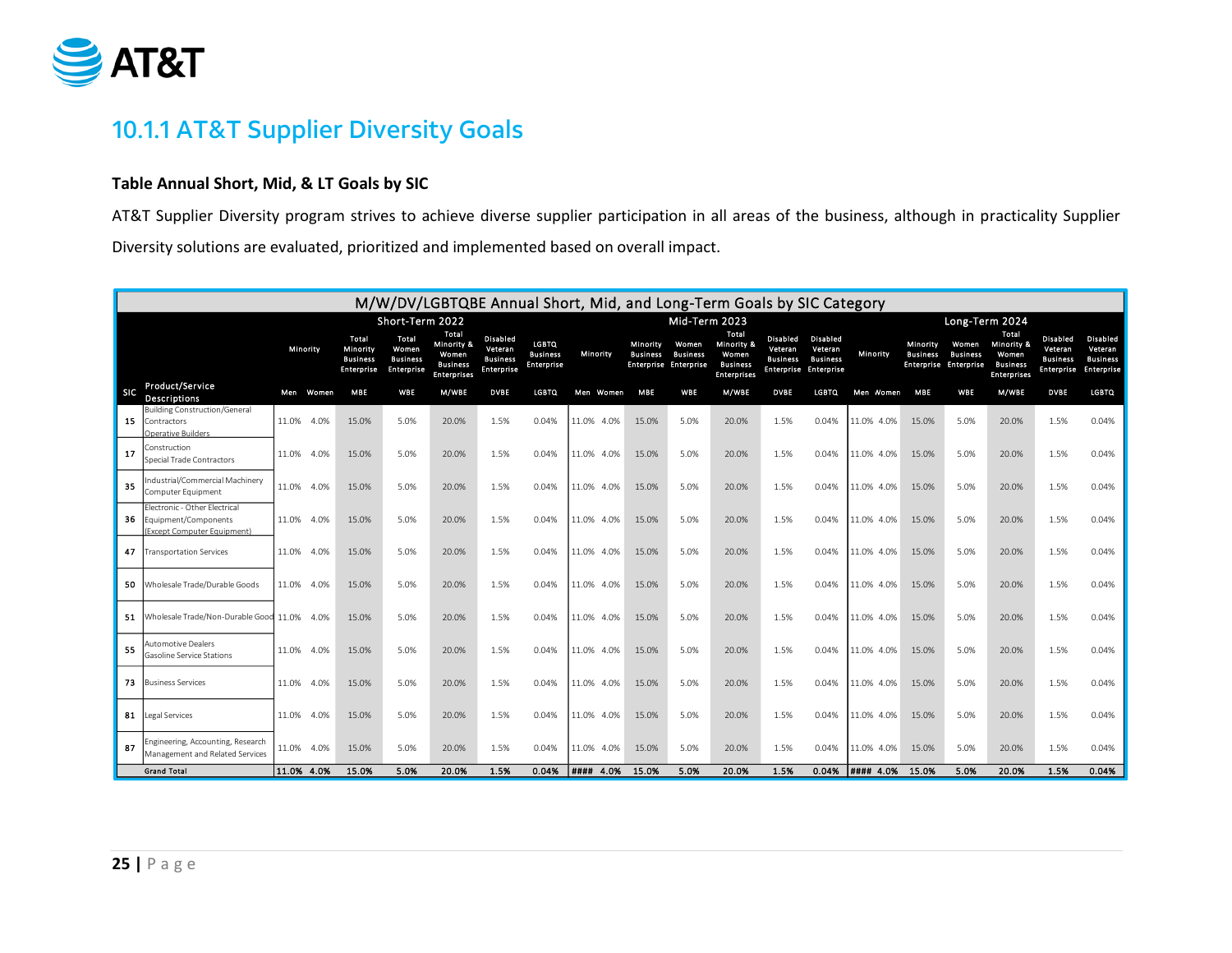

# <span id="page-26-0"></span>10.1.2 Description of WMDVLGBTBE Planned Program Activities for the Next Calendar Year

AT&T Supplier Diversity plans several program activities for 2022 based on the national recovery from the COVID-19 pandemic. We intend to continue to execute in a virtual format to conduct supplier engagement activities including, conferences, workshops, panel participation, supplier presentations, business matchmakers, and roundtable interviews.

Additionally, Supplier Diversity will continue to build upon its program development and execution to further enhance our ability to identify and engage diverse business from across the country. We will place targeted interest in working with businesses in areas of underutilization. Our plans include the following:

- $\circ$  Build upon our 21.5% spend goal with diverse suppliers.
- $\circ$  Continue engagement with AT&T Global Supply Chain sourcing teams to identify areas of opportunity for diverse supplier sourcing.
- $\circ$  Increase Tier 2 engagement and reporting to further support diverse businesses.
- $\circ$  Maintain support and participation with regional diverse business groups and organizations.
- $\circ$  Build on the Buy Small, Buy Local, Buy Diverse program we rolled out in 2021 for 10 major cities across the United States, including the San Francisco Bay Area in California.
- $\circ$  Lastly, during 2022, we have plans underway to sponsor a Capacity Building workshop specifically for California based WMDVLGBTBEs.

# <span id="page-26-1"></span>10.1.3 Plans for Recruiting WMDVLGBTBE Suppliers in Low Utilization Areas

The Supplier Diversity organization will promote certified diverse businesses in specific categories across the company. Subject matter experts within our team are aligned to support nearly 60 different spend categories which includes underutilized segments such as Legal, Finance, and Advertising. Supplier Diversity Managers will work closely with leadership from Global Supply Chain, AT&T Prime Suppliers and internal business units to identify future AT&T projects that are either Tier-1 or Tier-2, as well as advocate for minority businesses that may be affected by vendor consolidation projects.

# <span id="page-26-2"></span>10.1.4 Plans for Recruiting WMDVLGBTBE Suppliers Where Unavailable

AT&T does not exclude any procurement product or service category from our purchasing other than payments to utilities, government agencies, leases, and affiliates. Payment exceptions listed are permissible exclusions under the GO 156.